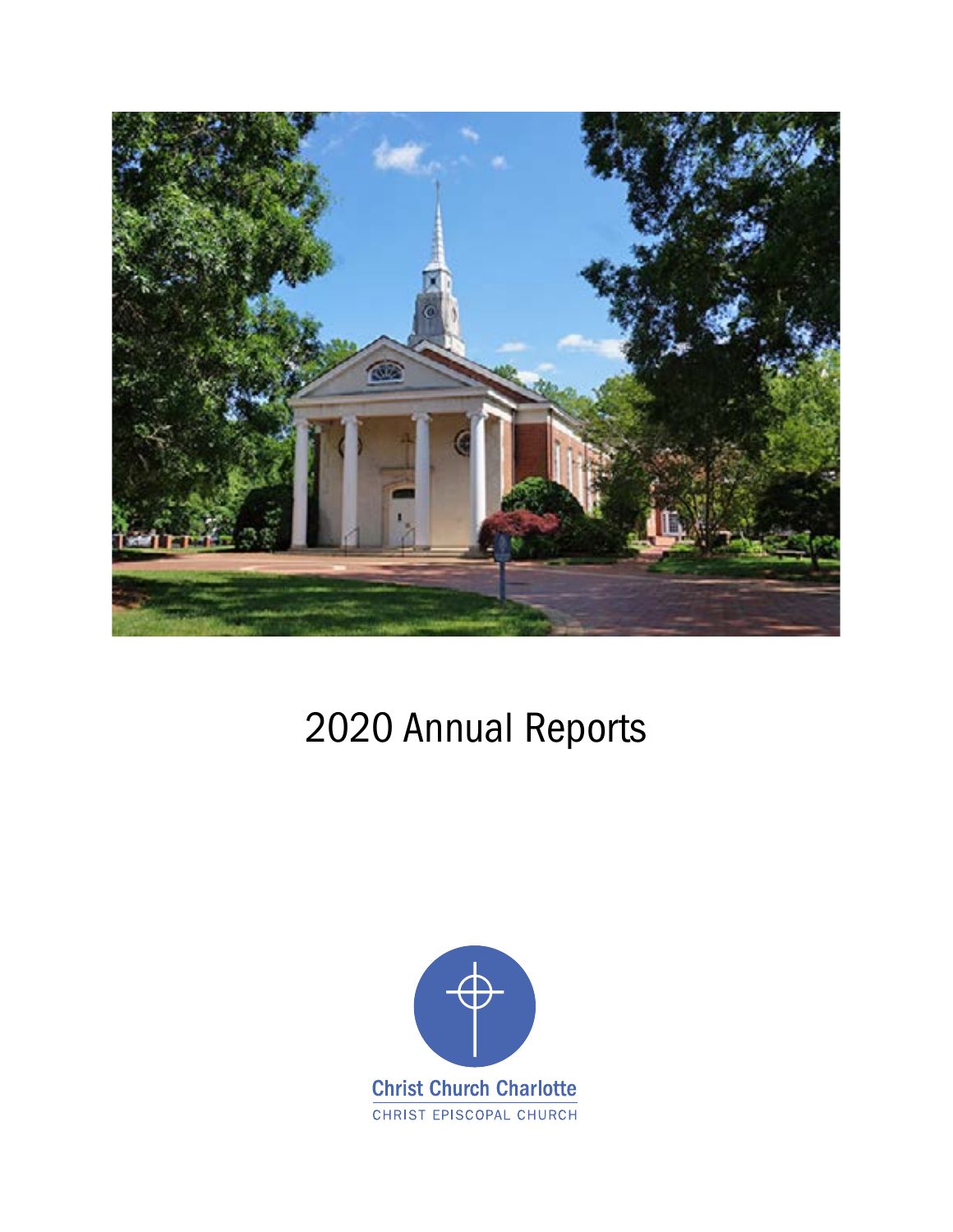

### Our Mission

To engage, equip, and empower people to love God, care for each other and serve the world in the name of Christ.

### Our Vision

We aspire to be Christ's Church in the world.

# Our Core Values

We are a Christ-centered Episcopal Church rooted in scripture, tradition and reason; respectful of and strengthened by our differences. We are committed to being a loving community of support and spiritual growth; being faithful stewards of God's many blessings; and using God's gifts to serve the needs of our community and world. We are inspired by the belief that with God's help we will accomplish whatever God calls us to do. *(Adopted by the Vestry, 2007)*

### 2020 VESTRY

Jane Showalter, *Senior Warden* Sally Mitchener, *Junior Warden* Dick Parkhurst, *Treasurer* Louise Bonner Jane Coulter Nikki DeVillers Doug Ey Susan Hamilton Alex Kelly David Kern Julie Marr Randall Mountcastle Geoff Peters Ken Thompson Chris Ullrich Betsy Zarzour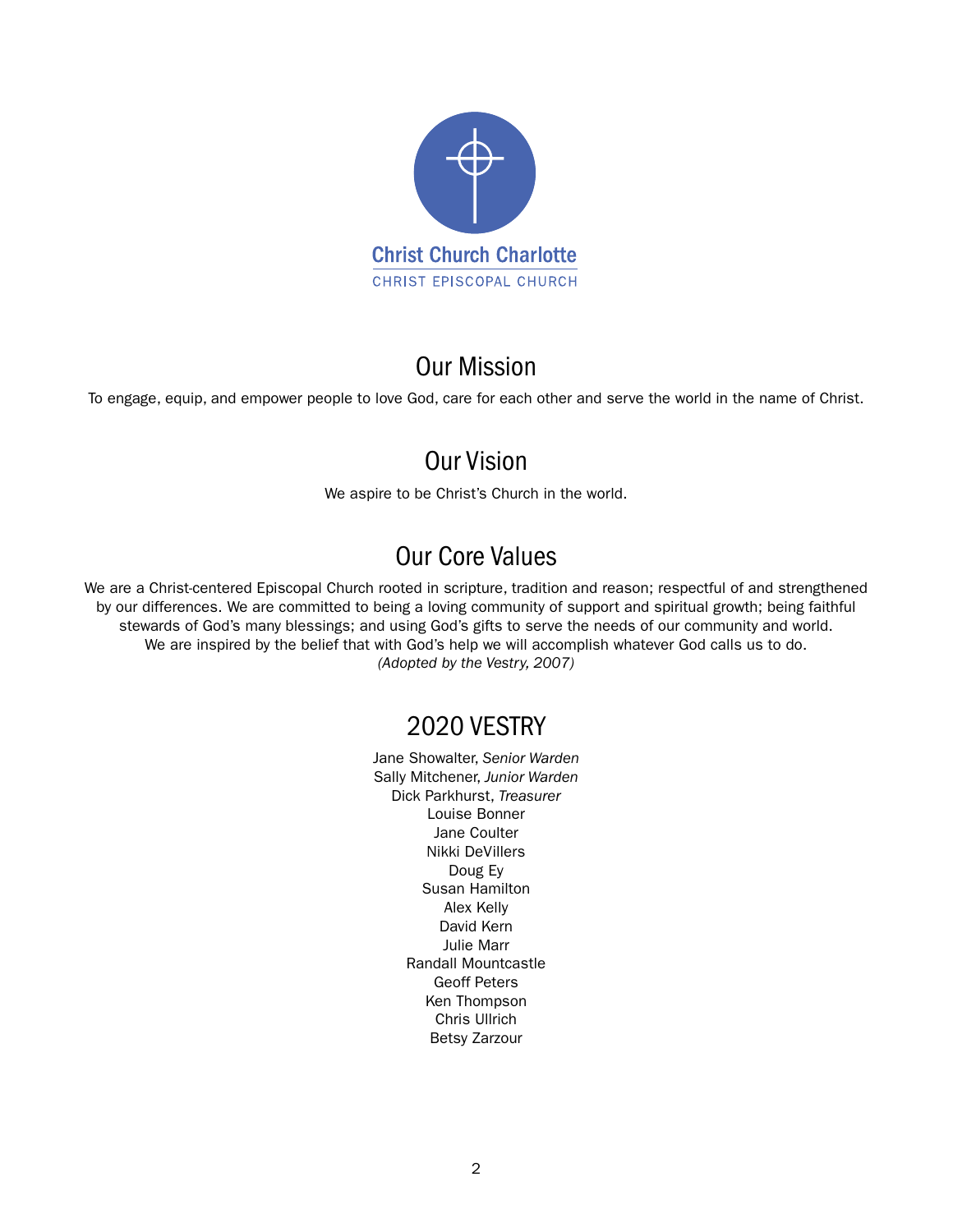# RECTOR'S REPORT

By The Reverend Chip Edens

It is certainly an understatement to say this was an extraordinary year. It has been a year of profound loss at every level – the loss of the things that we hold dear, our time with family and friends, the order that comes with work and routines and seasonal celebrations… and most especially the loss of lives. The greatest challenge has been that we could not gather together as we usually do during the most difficult times in life, for worship, prayer, celebration, conversation and encouragement. One of the things I grieve the most is we haven't been able to do these kinds of things in person.

And yet what we have seen is that in these most challenging of times, God's creative spirit has enabled us to do some of the most extraordinary things that have ever been done in the life of our congregation. We've seen our congregation gather across digital platforms for worship, for education, for small groups, and support groups. This technology has enabled people who would ordinarily not be able to participate in the life of our church to do so.

With the launch of School of Faith, we've been able to bring in acclaimed thinkers from all over our country and Europe to help us think about the challenges we're facing. Our online platforms have been a sustaining force, bringing a tremendous amount of stability to our lives and allowing many of our parishioners to grow even closer. I've been deeply moved by the care we've been able to offer one another during this difficult time. Our clergy and staff have reached across the digital divide to support people in some of the most difficult moments of their lives. We've also seen parishioners supporting parishioners in countless ways. While we are a spiritual home in place and location, we are foremost a spiritual family.

As we look to the future, we all will be searching for what the new normal is. No doubt that normal will include in-person gatherings as we experienced prior to the COVID-19 crisis; but we will also see a permanent change toward online opportunities that will supplement these gatherings – connecting parishioners wherever they are.

The thing that I will remember the most about this year is the extraordinary generosity and faithfulness of our congregation. I am so proud of the ways that people have shown up and given of their time, talent, and treasure as we have dealt with crisis, racial reconciliation, economic inequality, and political upheaval. We have stuck together during these times of crisis and we have grown stronger because of these experiences. The love we have shared has been healing and sustaining – a bright light in a time of great darkness and uncertainty.

As we learned this year from the writer of Ephesians, "Now to him who is able to do immeasurably more than all we ask or imagine, according to his power that is at work within us…." And for this great lesson, may we all give thanks.

God bless you for your faithfulness during this extraordinary year.

Your friend and Rector,

Chip

Chip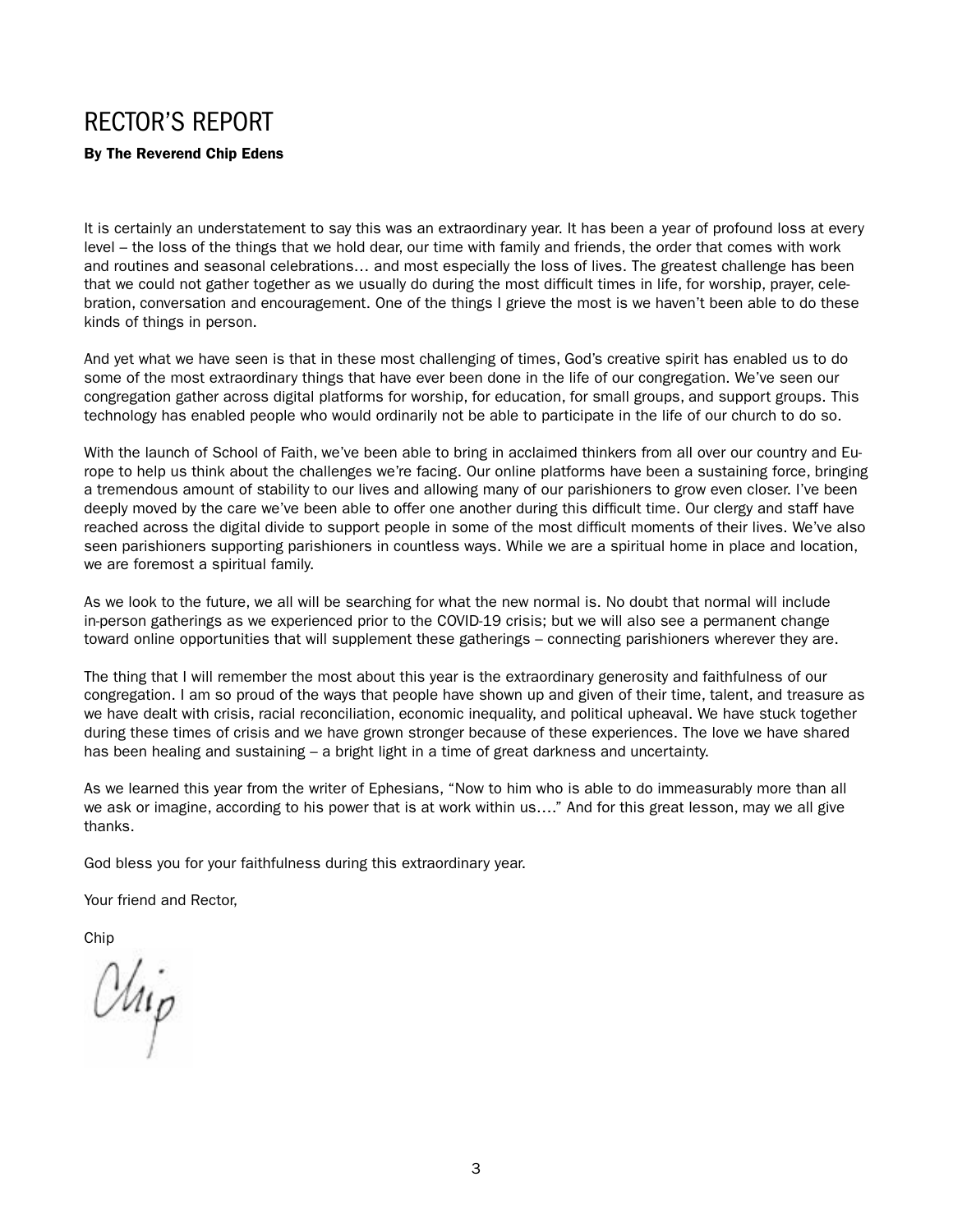# ASSOCIATE RECTORS

### The Reverend Joshua Case

#### FORMATION

2020 has brought many changes, including my stepping into the role of Vicar for Formation and Worship – a role dedicated to nurturing and convening the worship and formation ministries of the parish. I am so thankful for the chance to serve Christ Church in this way and to continue to support and minister alongside our committed staff and volunteers.

As you will read from the various reports from all areas of ministry and program, we have remained committed to maintaining connection with the people of Christ Church and to discovering new ways that we can meet people where they are in their spiritual journeys during these difficult and challenging times. From converting our ministries to fully digital, to being creative about developing new forms of "drive-through" pilgrimage, to hosting Zoom small groups for people to simply connect, read scripture, and pray. The staff and volunteers of Christ Church have risen to the occasion to make sure that our faith connections and parish community continue to have a spiritual home within which to grow.

In 2020 there have been many moments of crisis and challenge. Time and again, the ministry teams of Christ Church have chosen to lean in and to continue to ask the faith-filled, "how can we make this happen?" question time and time again. As a result of this prayerful and often difficult work, the staff has quickly converted our in-person ministry to a model that at times has been "fully-digital." In these movements, we have seen some ministry programs take a "break" while others at Christ Church not only expanded, but flourished in new ways.

In my October Vestry report we celebrated and highlighted the following numbers related to our digital campus, as we have started to sift and sort our Digital Touch-points through these new ways of gathering. It was with some excitement that we discovered that since the beginning of the pandemic we've had over 440,000 digital engagements with the people of Christ Church and beyond. These touch points include participation in online worship and formation; inspiration and engagement though our Good Book Daily and eDevotions; Christ Church Zoom-hosted ministry collaboration meetings and planning; and ongoing Wellness support for individuals and groups. These touch points say nothing of the thousands of phone call and print connections that ministries, volunteers, and staff have done in order to bind our parish community together even though apart.

While as an organization we are still very much on the learning edge about how our touch points both reach and engage people from within our parish (and around the world) digitally, I am so thankful for the ways in which our Communications department has jumped in and empowered all our ministry areas for ministry.

In closing, I would like to highlight that in addition to the numerous all-hands-on-deck drive-through events that we have hosted, I believe one of the great symbols of the ministry collaboration between all ministry areas during this season has been the launch of the Christ Church app and the School of Faith.

In the early days of the pandemic, it became apparent that we needed to shift our attention towards connecting with our parish *wherever* they were. In times of isolation and self-quarantine, through the use of technology, we recommitted ourselves to continuing to inspire people *and* with providing the spiritual growth resources needed make sense of the world. Over the course of several weeks, the whole of the Christ Church staff worked together to come up with Season One of The School Faith. In addition to the weekly pre-recording for worship, these daily, noonday, conversations that went "live" provided parishioners and those from around the world the opportunity to engage with their faith on topics that mattered. As we move into 2021 – still in digital mode – we have already planned Season Two of the School of Faith and look forward to applying the lessons we've learned into our existing and newly growing ways of being the church.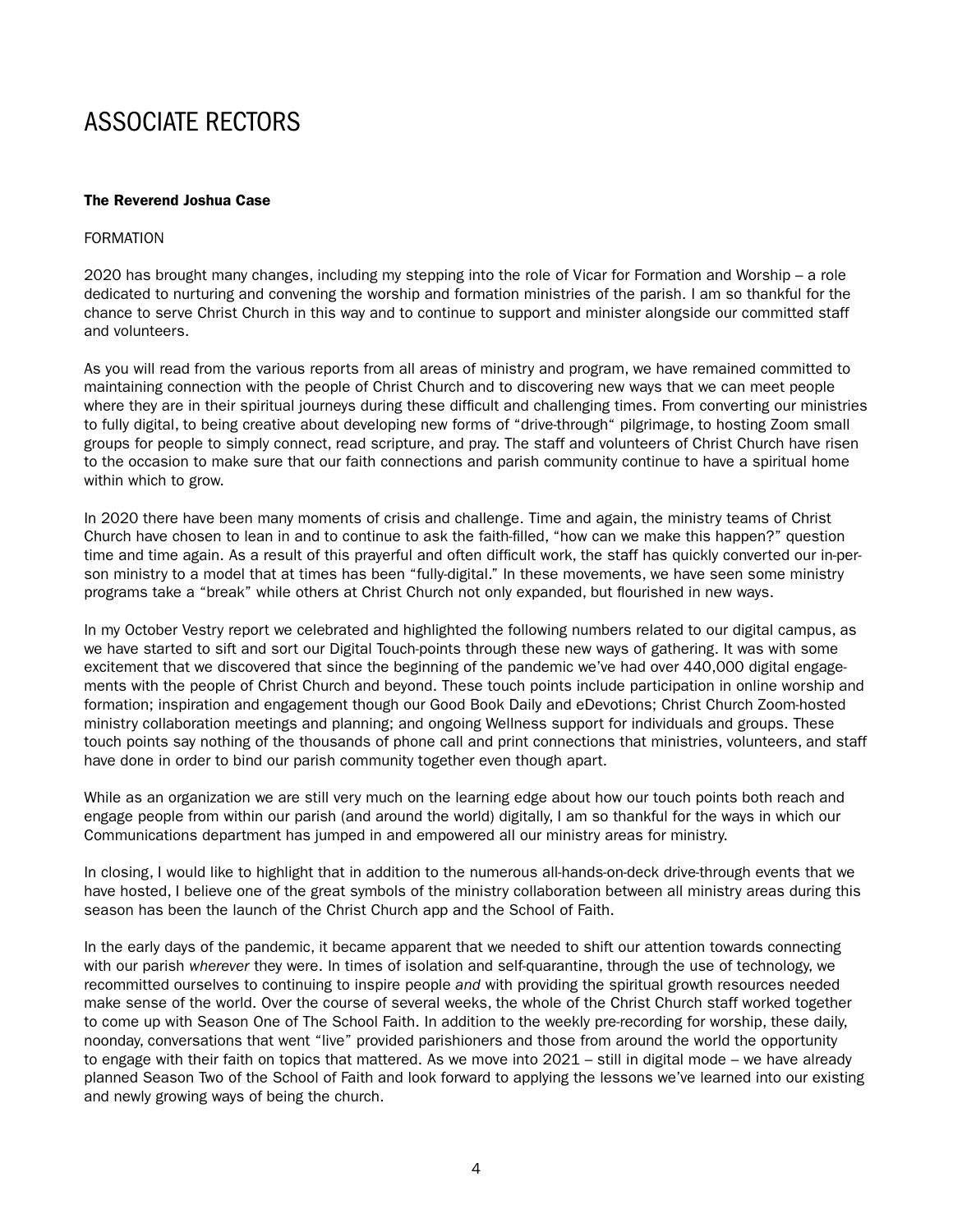#### WORSHIP & LITURGY

During 2020, the Church has been faced with many different challenges with regards to gathering for worship. The season of pandemic has led us to innovate, experiment, and prayerfully consider new ways to gather as the church. During these last number of months, no matter what we have faced, we have continued to gather for worship as Christ Church. In fact, before the pandemic even began, we were already experimenting with new ways of gathering through our "Experi-Lent" offerings. Little did we know that these practices in enriching worship would prove so instructional for the months to come.

In the early days of the pandemic, when we were not allowed to gather in-person, we figured out new ways to worship online. Creating both live and pre-recorded worship has become new normal for our teams. Musicians, cantors, preachers, and lay readers, have all gotten into a rhythm of creating and curating worship for the whole church to join in every single week. And what beautiful worship it is.

In addition to our pre-recorded worship, we were able to gather for a season outdoors for worship masked and socially distanced. These outdoor worship services have included groups of 50 or less and allowed our Discovery service and all of our liturgy's to continue to be places of good connection and contagion. Over these last months, adhering new guidelines for safety, we have also been able to continue with baptisms – baptizing over 50 children and toddlers in the midst of this pandemic. While numbers were limited in-person, many more joined in live through Zoom calls to witness and join in to these special events. Likewise, we have continued to have weddings and funerals. Each of these events, following important protocol, have been able to mark the season of life pastorally with families during these strange times.

With a little creativity, and a whole lot of prayer, our Children, Youth and Family ministry team, led by Lindsay Masi, Maggie Baker, and Alice deVries, has also figured out ways to continue to gather our teens for worship. New worship services were convened and youth have come out *en masse* when we have been able to convene in person or digitally. Working alongside our Diocesan Bishops Sam and Anne, we have also been able to celebrate the confirmation of our Confirmation class of 2020. It may have taken a little work, but it sure felt a lot like revival as we hosted three distinct liturgies during the course of a whole day. From morning to later afternoon, we confirmed our youth and adults.

Finally, our year ended on a beautiful note even though shaped by pandemic. With a deep desire make sure we could still gather people for worship at Christmas, we followed a model that looked much like our Easter celebration and pre-recorded a Christmas Eve, Day, and Lessons and Carols liturgies. In addition to these worship services online, we held our first-ever Christmas Eve pilgrimage to Christ Church with over 80 families registering (our capacity). Families signed up for five minute increments to make a pilgrimage to the Nave that was beautifully greened and lit with an abundance of candles. With the addition of a manger, Christmas trees, new votives, and music filling the air, it was a festive and deeply moving occasion for all who participated.

As we turn to 2021, we know that we will continue to be called to bring people together for worship. We have learned much in 2020, not the least of which is that no matter what, God is with us and will connect us no matter what comes our way. All we have to do is show up and join in the praise.

### The Reverend Lisa Saunders

A year like none other. 2020 included many deep disappointments but also new challenges and opportunities:

• Our plans for "ExperiLent" got sidelined, yet the rest of the year was series of experimental ministry. Learning to be a tele-evangelist and preach to an empty church, and eventually from home, required training new muscles. Preparing short videos for Holy Week and other times during the year proved to be a fun trick for this old dog to learn.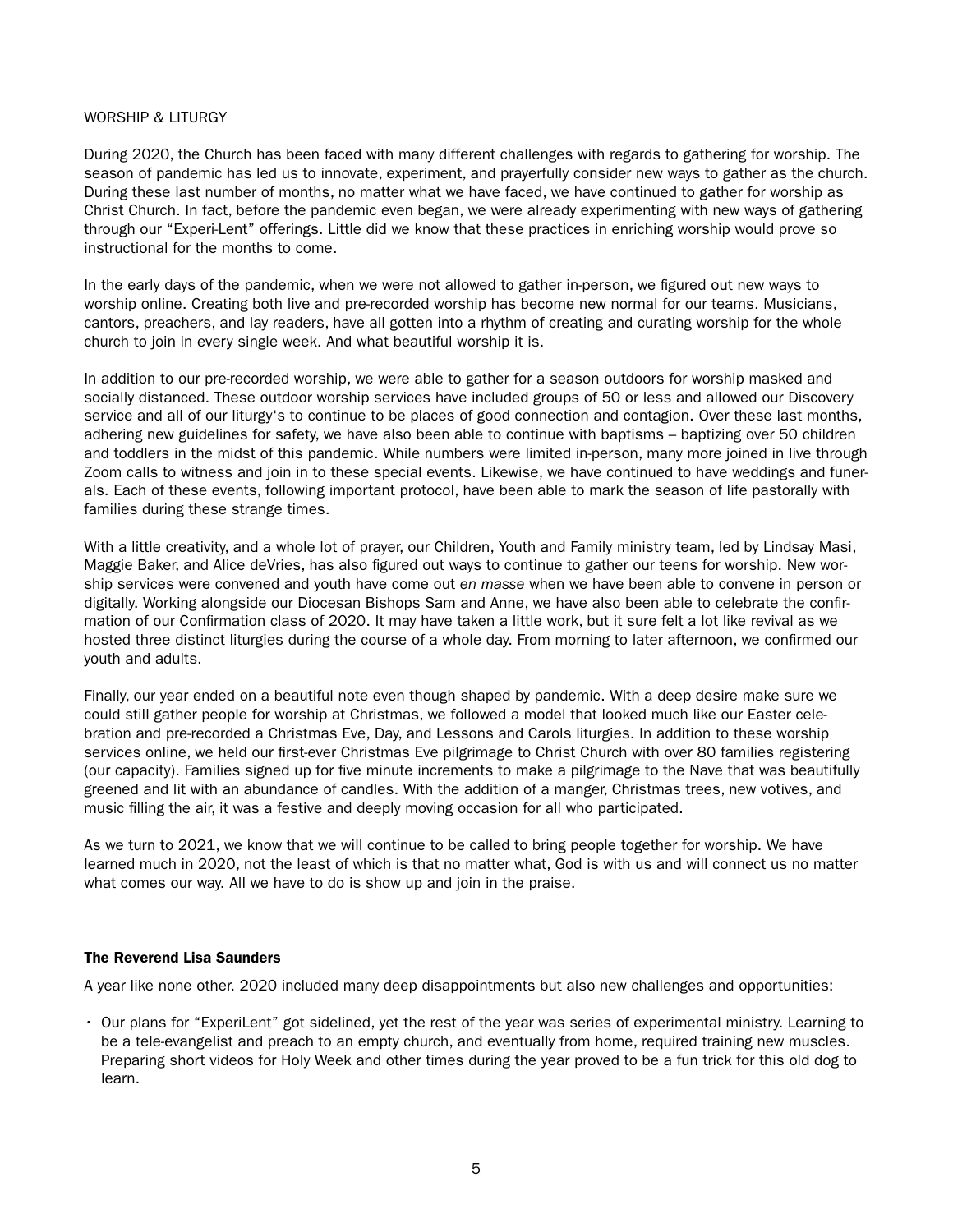- Pastoral care ministries, which thrive on presence and touch and human connection, also required new ways of thinking and doing. With the help of parishioners Louise Bonner, Peggy Curlin and Page James and others, Christ Church gave away hundreds of handmade face masks, and from the generosity of the Bosongs, thousands of industrial-made masks, to parishioners, every resident at Southminster and clients at HopeWay.
- Pen Pals and telephone ministries were developed to continue to keep parishioners connected, especially those living alone. Prayer shawl and food deliveries continued.
- One Living with Grief and Hope course was completed in-person before the pandemic, and another happened on zoom. The bereavement team was able to continue their work. Classes, Bible studies and support groups for widows and survivors of suicide continued with zoom.
- Weddings during the pandemic became intimate, informal events but a privilege to officiate. Funerals were hard when hugging isn't allowed and friends and family can't gather. Our livestream funerals were a compassionate alternative. Yet the year included some heartbreaking losses that, in other times, would have filled the church with family and friends.
- The School of Faith weekly broadcast was a creative venture that also called on acquiring new skills, wonderful staff collaboration and resulted in some fabulous offerings. I especially enjoyed interviewing parishioners about their journeys of faith and wellness. The addition of Hunter Ives to the staff, our video producer, gave confidence to us all.
- Serving at Christ Church continues to be a blessing for me. I am delighted to have Connor Gwin join our clergy team. I am twice his age, but he is twice as smart as I am. Jennifer Hamm continues to keep me organized as well as share with me in the ministry of pastoral care to the members of our spiritual home, and our Wellness Director, Mollee Reitz, has proven to be indispensable in the pandemic, providing counsel and encouraging courses in faith and wellness.

#### The Reverend Joan Kilian

What a year this has been! As I near the two-year mark for being at Christ Church, I am abundantly aware that almost half of that has been in the time of our COVID-19 pandemic. Just when I felt like I was beginning to know a fair number of people in the congregation, suddenly we were all in lockdown.

As the Associate Rector for Outreach and Mission (Team OM, for short), I have the pleasure and privilege of working with Laura Konitzer, our Director of Outreach and Mission, and Lesley Peace, the Administrative Assistant for Outreach and Mission (who began in December 2019, right before all this hit!). As we moved into the early days of the pandemic and lockdown, Team OM had to rethink how we do what we do, as all of our community partners were also on lockdown and not inviting in-person participation. At first, in this strange new world, it seemed as though we would not be able to do much of our work of engaging our parishioners in the community around us. For example, we had to leave this year's Habitat Build about halfway through construction. But as we began to live into this year, more and more opportunities became apparent – and Christ Church has shown up and met the new challenges! Following are just a few snapshots of our Outreach into the community during this time – there are many other things that have happened through your time, your efforts and your generosity.

As the school year was beginning to wind down in the spring, it became apparent that many of the families at Rama Road Elementary (including not only student families but some of the staff, such as cafeteria workers, custodians and bus drivers) were in serious jeopardy of going without food. Christ Church responded with massive contributions of food and household supplies to enable us to help not only Rama Road but also some of the families at Charlotte Bilingual Preschool. The parish responded in a huge way again with our back-to-school supply drive, which included headphones for the all-at-home start to the school year. We've also been able to share the love with the teachers at Rama with snacks, gift cards and lunches that express our appreciation for their frontline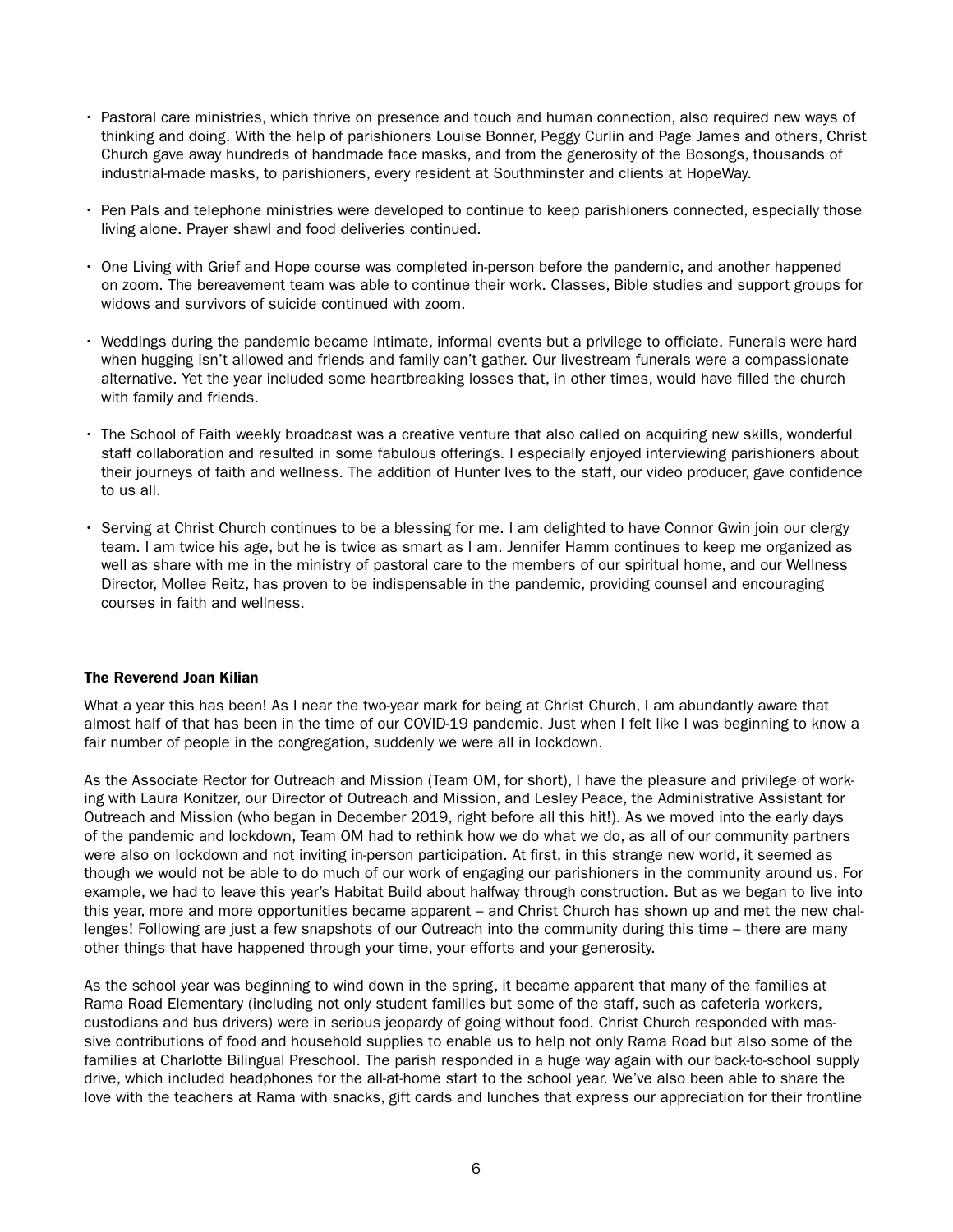work. Needless to say, Freedom School also looked very different this summer, but Christ Church volunteers helped in every way possible.

We've physically fed others as well. Bulk food items (from donations and from initially cleaning out the church kitchen) were shared with our neighbors at Loaves and Fishes, Charlotte Family Housing, Galilee Ministries and The Relatives. The Matthew 25 ministry has not only continued, but we were able to continue through the summer (which is normally a break time) to help meet the increased needs of our neighbors experiencing homelessness. Additionally, we delivered pizzas to the Church Without Walls Homeless Ministry for about 80 recipients.

We fed people financially to help their ministries with our record-breaking Easter Offering! Thankful for such incredible generosity, the \$78,000+ we raised was distributed evenly to Crisis Assistance (to their fund to help people being displaced by eviction due to the pandemic), Loaves and Fishes, and Roof Above.

Along with Pastoral Care, we have provided thousands of masks (some hand sewn, some donated) for parishioners and our neighbors in need. In addition to the drives for masks, groceries and school supplies, we have had drives for books, healthy snacks for The ROC and the Learning Vine, and egg cartons for Galilee (we're good on the egg cartons for a while!).

As we moved deeper into this pandemic time, we also moved deeper into technology as a way of getting together as well as doing ministry. From March through August, we went to a twice-a-month Outreach newsletter to enable us to stay in touch better. We also had weekly check-ins with our Commission to help support one another. In May, we began an online book club, Good Reads, to learn more about and discuss Outreach-related issues. To date, we've done 5 books, with Kathy Izard's *The Hundred Story Home* slated for December (Kathy will join us). Over the summer, we increased our focus on Creation Care, including creating six Creation Care Bingo cards (available on the Outreach webpages). Team OM then planned 15 weeks of School of Faith programming which began on September 8 and will continue each Tuesday through December 15. We designed it to have three weeks focusing on each of our Outreach pillars (reconciliation and social justice, housing and homelessness, education and children, and poverty alleviation) as well as on Creation Care. The recordings of those programs are available on the church's website or mobile app. In January, we had done a 3-week series, #knowCLT on Poverty Alleviation. In October, we continued that idea with a 4-week virtual series, #knowCLT on Systemic Racism. Those recordings are on the website as well. Most recently, Serv-a-bration went virtual. During that week, we had a snack drive for the Learning Vine, and each day, via Instagram, featured a different community partner, most of the posts including videos from CEC volunteers or the organization.

It's been a really different year for everyone, including Team OM. But it's also been a good year in many ways, enabling us to find new and different ways to meet the needs of our neighbors, many of whom are struggling more than ever because of the disparities shown up by the pandemic. Thank *you* for showing up in such magnificent ways to be the heart and hands and feet of Christ. We look forward to continuing our call to look for the face of Christ in the stranger as we seek to heal some of the world's ills and meet the needs of those who are hurting.

### The Reverend Connor Gwin

It is my deep joy to be a part of Christ Church, Charlotte. While the summer of 2020 may go down in history as the oddest time to move and start a new job, the parishioners and staff of Christ Church have rolled out the (socially distant and sanitized) red carpet to me and my family.

The Children, Youth, and Family (CYF) Ministries of Christ Church are strong! While the limits on in-person gathering have forced a shift in programming, the agility and creativity of the CYF staff has been amazing! Lindsay, Betsy, Emily, Sarah, Maggie, and Alice work tirelessly for the good of the children and youth in our parish, even and especially now. I spend most weeks in awe of the ways our team connects with the children, youth, and families of Christ Church through Zoom, letter writing, and myriad other means.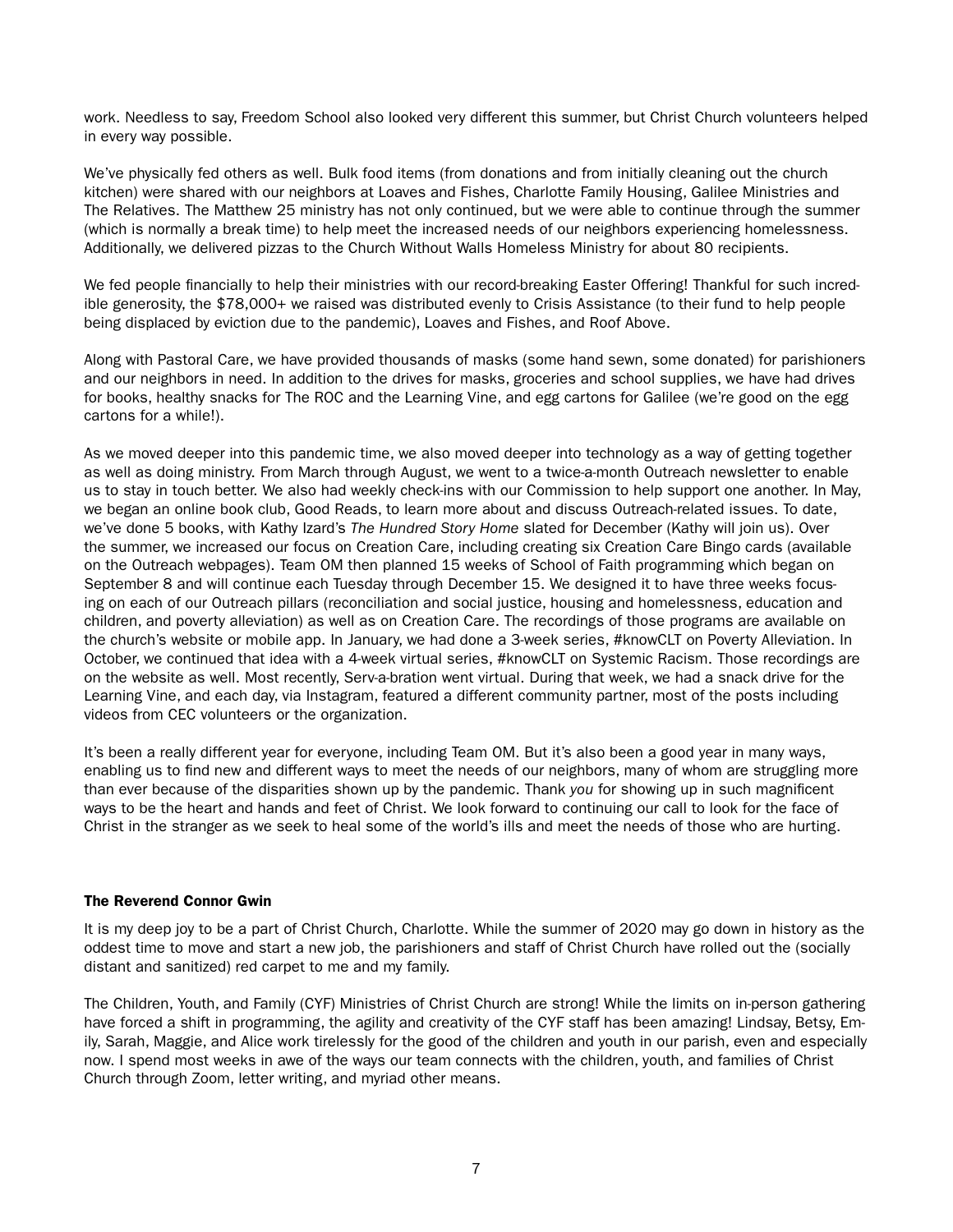Christ Church's cup runneth over with Young Adults. It has been wonderful to continue the great work of The Reverend Patty Rhyne and to partner with Kathryn Saunders to increase connection and formation for the parishioners in their 20s and 30s. My focus in my first season has been getting to know the young adults that consider this their Spiritual Home. Through Zoom meetings, worship, individual meals and coffee appointments, and a Young Adult Trivia Night (via Zoom), I have been able to connect with this energetic cohort of young adults. The future is bright as we provide more opportunities for fellowship and formation in 2021.

I am overwhelmed with gratitude for the clergy, staff, vestry, and parishioners of Christ Church. They have made my family feel so welcome at a new parish in a new city in the midst of a global pandemic. We are truly blessed to be in this place where God is doing so much good through the work of so many wonderful people!

### The Reverend Emily Parker

I was ordained as a Deacon in our diocese on January 4, 2020 and I joined the Christ Church family on March 1, 2020 – right before the pandemic became a hard reality in our community and country. I must say, it is quite an interesting time to start a new chapter of ministry as a member of the clergy! Despite the disappointments and uncertainties that have pervaded this year, I am beyond thankful to be in the same boat as the clergy team, amazing staff and parishioners of Christ Church. We have learned – and continue to learn – how the unfailing light and presence of God in our lives binds us together as we navigate uncharted territory.

The ministry of a Deacon is positioned at the intersection of the church and the world. While the pandemic has challenged how I initially envisioned serving the congregation, the circumstances of 2020 have provided meaningful opportunities to serve. This year, I am grateful to have been able to:

- Take part in the April 19 Faith Forum with Chip and Lisa on Keeping Faith in Times of Uncertainty: Grief and Doubt.
- Co-lead the Waking Up White (by Debby Irving) book study for Young Adult Women on Wednesdays in July.
- Be part of the School of Faith by arranging outside speakers and/or participating in the following sessions: Meet the Clergy (week 3), Difficult Conversations – Hearing Something, Say Something: Responding to Racism in Real Time, Engaging the Community (parts 1 & 2), and co-lead a Living the Word session using lectio divina.
- Work with Lisa and make pastoral phone calls to parishioners that live at the Cypress and to others in need.
- Participate in online worship services and a handful of in-person services.
- Preach on four occasions (May 13, August 2, November 1, and November 15).
- Offer e-devotions on July 22 and August 26.
- For the diocese, I convene a Chaplain/Clergy support group on a regular basis, participate in a group focused on coordinating a series of webinars on end of life matters, and wrote the September 2020 Deacon Reflection that can be found on the diocesan website.

As we move towards 2021, I look forward to engaging with and faithfully serving the Christ Church family, Charlotte, and the region!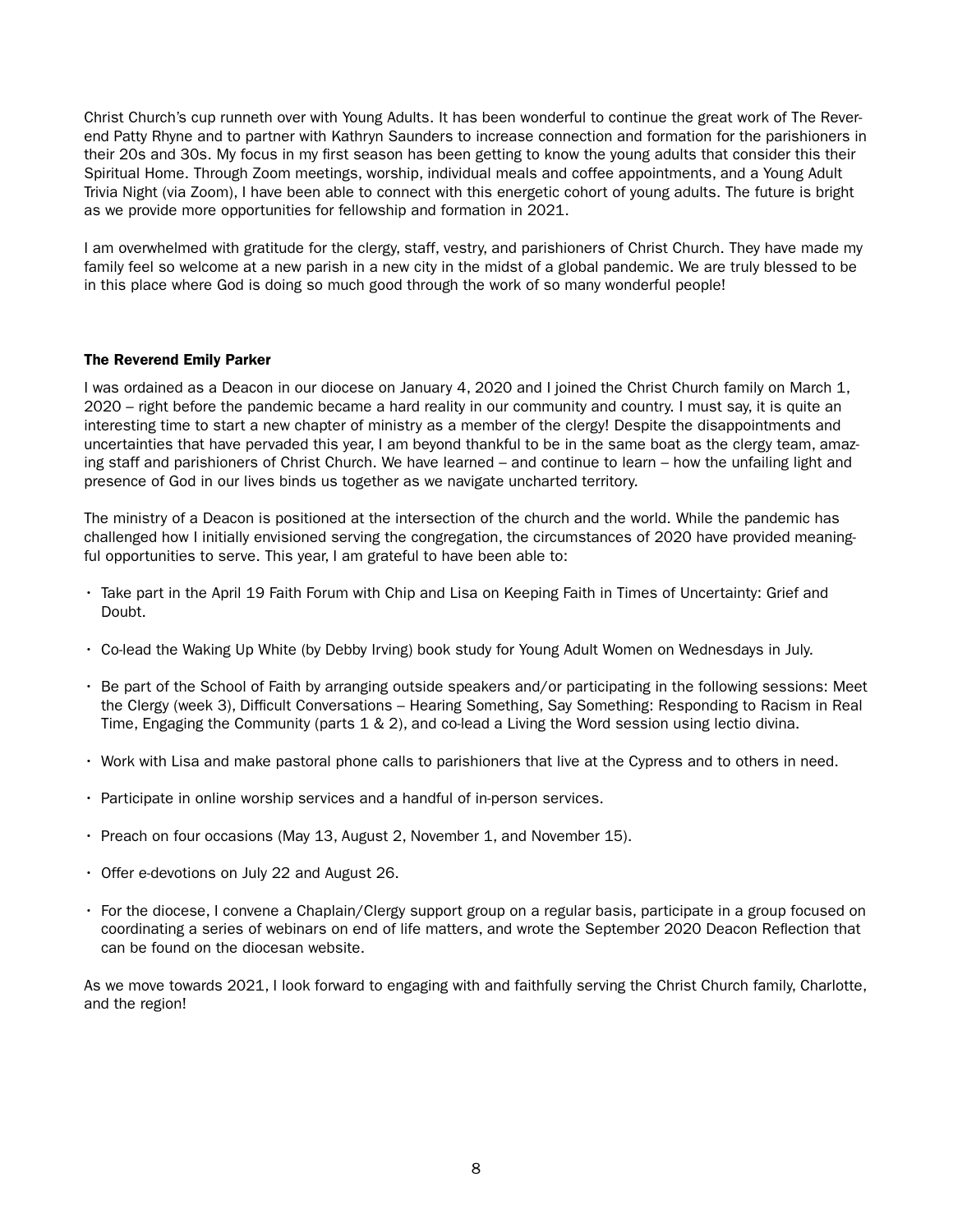### SENIOR WARDEN

### Submitted by Jane Showalter

Technically the Vestry are trustees of the parish and over the years the Christ Church Vestry has provided feedback and direction for many aspects of church ministry and parish life. At the beginning of 2020, I believed as Sr. Warden it would be the year of clear vision, but I think it is safe to say that 2020 has been a year of a blur of surprises.

Each year your Vestry constructs goals that support our six priories and seek to further Christ Church's mission: to engage, equip, and empower people to love God, care for each other, and serve the world in the name of Christ. This year was no different and goals were established in January and our staff, clergy, vestry and various lay leaders were proceeding full speed ahead and then the pandemic struck and our goals while detoured were not ignored. The following are the goals that were established in early 2020:

- Goal 1: Champion Strategic Planning.
- Goal 2: Cultivate a Culture of Generosity.
- Goal 3: Be a Wellspring of Wellness.
- Goal 4: Fortify Our Future.
- Goal 5: Get Digitally Connected

This particular year we have had to make some twists and turns to "pivot" to meet the needs of our parish which has caused us to adjust or pause parts of our goals. A Task Force to Reopen the Church was created, and its members have learned not only to pivot once but numerous times and have leaned on our clergy and staff to be creative and flexible. This Task Force has been meeting weekly since the first week in May continuing to examine and evaluate ways to keep our church community safely connected. Many thanks to the members: Nikki DeVillers, Doug Ey, Alex Kelly, David Kern, Jane Showalter (chair), Sally Mitchener, Joshua Case, Chip Edens and Wendy Mauney.

During this stressful time of coronavirus and social unrest our clergy and staff under Chip Edens' wise leadership has continued to produce opportunities for parishioners to worship, grow spiritually, and deepen their relationship with God, while at the same time helping us spread the Good News of the Gospel outside of the doors of the Church. The Clergy, Staff and Vestry realize it is our responsibility to continue the Lord's work in this place now and in the future.

A snapshot of goal progress to date:

Digitally we have taken off with all our online worship services including wonderful music provided by our choir and organists and the creation of The School of Faith. Regular worship services have continued to happen albeit most of the time not in person but there is constant push to bring us together in some way. The School of Faith (the Christ Church digital platform/app) has been a resource which individuals can turn to daily. It offers something for everyone from live services to videos, previous sermons, articles and so much more including The Bible and The Book of Common Prayer. It has provided unique ways to meet our clergy and staff and has allowed us the opportunity to enhance and expand our relationship with God in new ways. Our Communications Staff is to be commended for everything they have brought to fruition.

Our Strategic Planning Steering Committee has summarized work to date and is ready to proceed when the time is right.

Our outstanding Stewardship Commission lead by Carol and Bill Lorenz and our Director of Development Sarah Eys-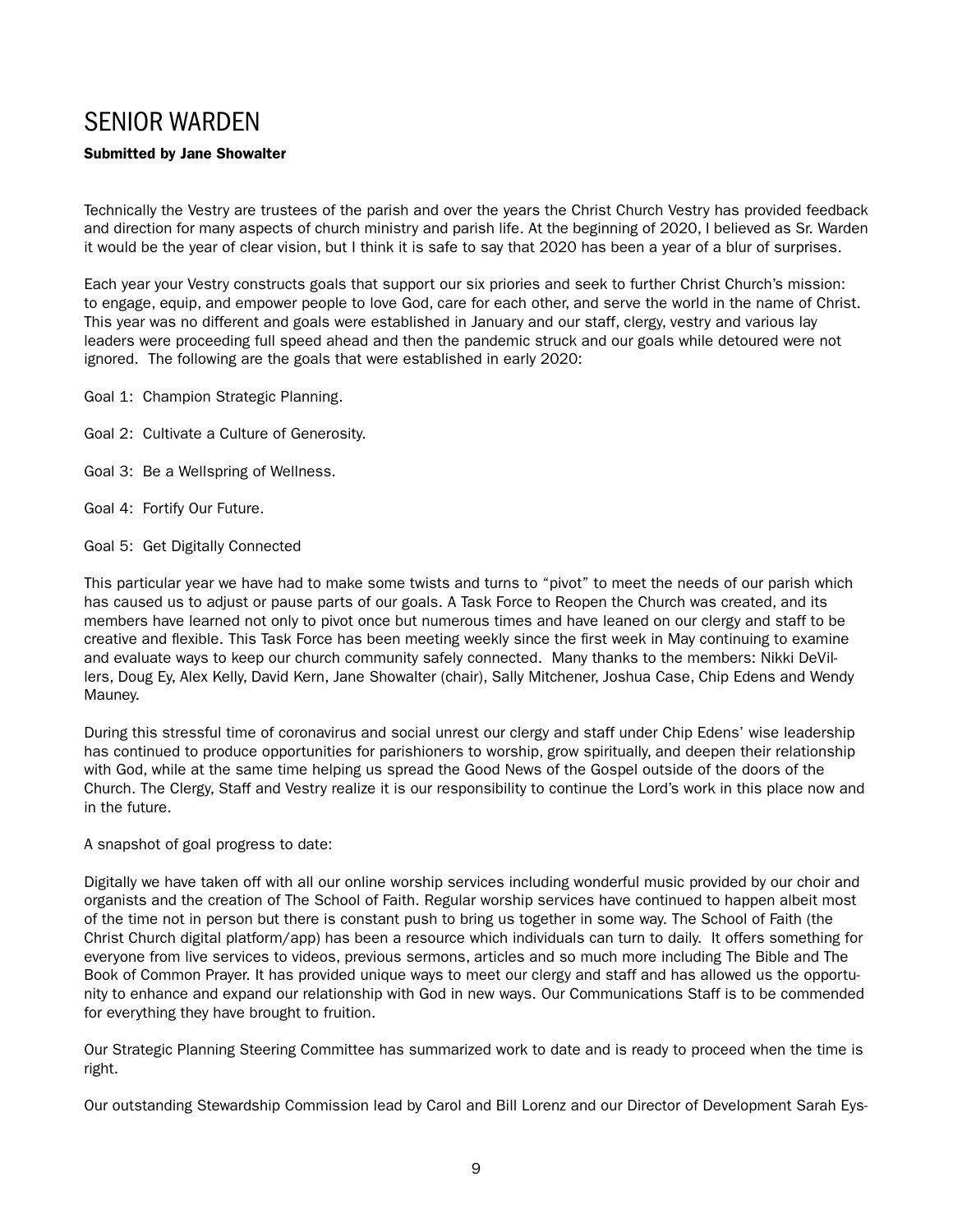sen has showed us that financial stewardship calls for us be "Brave Together" and has worked on ways to connect and educate our parish on generosity. Their work prayerfully helps us realized that by giving we receive so much in return.

Our Wellness Commission has been educating us on ways to cope during this strange time, among other lessons. One of our Director of Wellness' chief priorities continues to be to meet with numerous parishioners virtually and provide counseling and referral services.

Connor Gwin, our newest priest, has jumped in and is working with the next generation of parishioners on "Fortifying our Future." He is working to identify the needs of our young adults in order to enhance their Church life by creating opportunities for deeper relationships, increased involvement, and opportunities for leadership.

I have been humbled and honored to have served as your Sr. Warden. There is no other place, nor group of people, with whom I would rather spend my time and energy. I am so proud of our spiritual home. We are a people of hope whose trust in God gives us the resilience to rise to the occasion and forge ahead in this difficult time.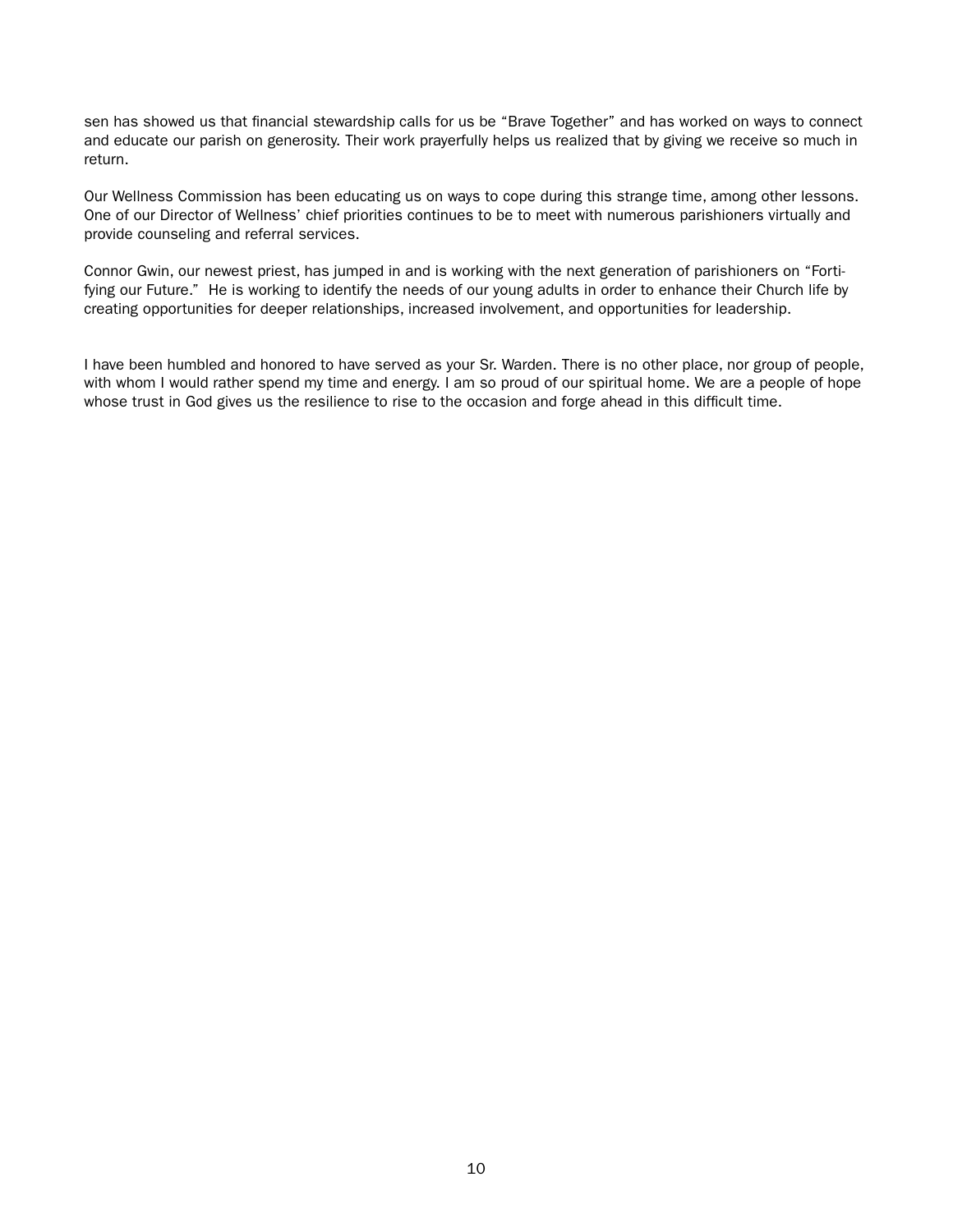### JUNIOR WARDEN

### Submitted by Sally Mitchener

While our parishioners have spent little time inside our facilities, *Our Spiritual Home* has received much attention this year. Wendy Mauney and Jason Scofield have led a tremendous effort this year tackling many projects, planned and unplanned. Creativity, generosity, much planning and re-planning, as well as many long hours describe how the Christ Church team tackled our projects this year. We started the year with many slated larger projects and a renewed focus on cleaning and repairing our facilities to provide a refreshed appearance.

The tides turned with the pandemic closing our facilities to only essential staff, and then we experienced some significant flood damage due to a large storm on April 30. It took much more than following the plan according to budget to get everything prepared for the situation of the day and repair the areas that had suffered in the storm. Jason and Wendy had support from our sextons, Clayton Pride, Nikki Rushing and Greg Young, and also many of you.

The Christ Church Foundation allocated funds; the Buildings, Grounds, and Memorials Commission got involved, and quite a few generous parishioners stepped up to get our facilities repaired, renewed and outfitted for a new way of worship as well as prepared for the re-entry for Christ Church Kindergarten, the gradual return of staff and eventually for the safe homecoming of our congregation.

The following is a list of the major projects of 2020:

- Re-surfacing and re-striping of our parking lot
- Installation of a new Needlepoint Bipolar Ionization System throughout our facility to clean the air and eliminate germs
- New audio installations in the sanctuary
- Equipment for development of a new production studio to support recorded programming and worship
- Installation of equipment, signage, etc. to conform to a safer environment
- New cameras in the sanctuary
- Painting throughout the building, interior and exterior
- Extensive work on our irrigation system
- New cleaning equipment to provide deeper and faster cleaning between events
- Extensive roof and gutter repairs
- New hardwood floor in the Blue Room
- Improved playground drainage
- Repairs to CCK/Sunday School facilities due to flooding which included flooring and furniture repair and replacement, drywall, ceiling, plumbing and roof work.
- Repairs to upstairs offices and halls due to flooding
- Repairs to the Youth Room due to flooding
- Repaving of the duplex driveways

We are very blessed with our leadership and the generosity of our congregation, and I have enjoyed the privilege or working beside and watching our team and you love and care for *Our Spiritual Home.* Thank you for the honor to serve.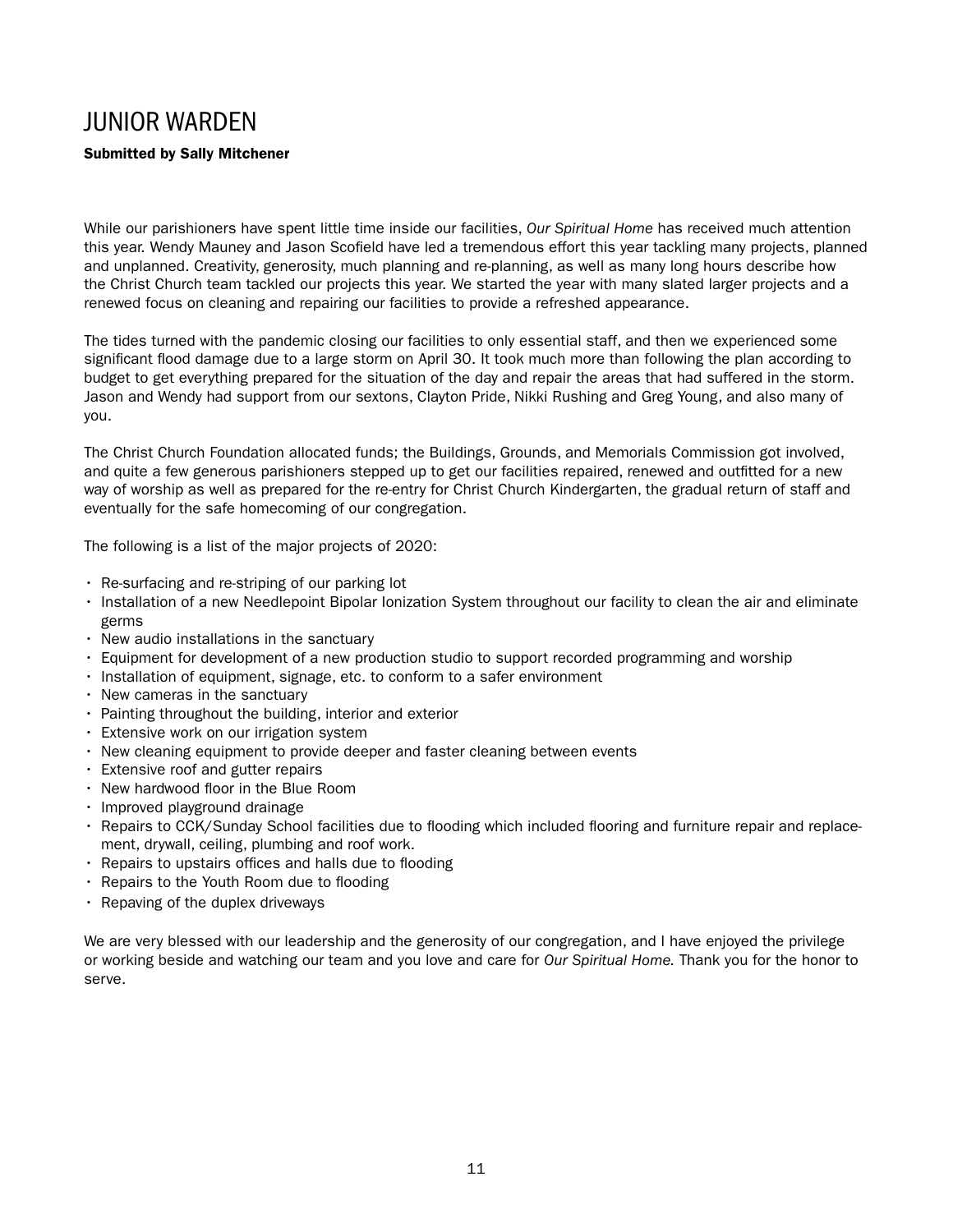# **TREASURER** Submitted by Dick Parkhurst

Summarized below are the financial results for the past three years along with the budget for 2020. For 2020, our budget calls for a small, 1% increase in receipts reflecting a 10% increase in annual pledges and a slightly more conservative expectation for non-pledged gifts. The budgeted increase in receipts will support normal inflation, an increased allocation to outreach, growth in program funding, as well as continued transition among our staff.

|                              | 2017 Actual |       | 2018 Actual |       | 2019 Actual |       | 2020 Budget |       |
|------------------------------|-------------|-------|-------------|-------|-------------|-------|-------------|-------|
| <b>Operating Receipts</b>    | 4,725,890   |       | 4,956,368   |       | 5,427,685   |       | 5,475,871   |       |
| Personnel & Admin            | 3,006,107   | 66.5% | 3,177,912   | 66.5% | 3,404,942   | 67.5% | 3,676,589   | 67.1% |
| Diocese of NC                | 497,402     | 11.0% | 490,251     | 11.0% | 518,021     | 10.3% | 536,282     | 9.8%  |
| <b>Buildings and Grounds</b> | 316,247     | 7.0%  | 344,083     | 7.0%  | 375,490     | 7.4%  | 325,000     | 5.9%  |
| Outreach                     | 370,000     | 8.2%  | 397,090     | 8.2%  | 437,913     | 8.7%  | 450,000     | 8.2%  |
| Programs                     | 332,416     | 7.4%  | 281,097     | 7.4%  | 304,600     | 6.0%  | 488,000     | 7.4%  |
| <b>Operating Expenses</b>    | 4,522,172   |       | 4,690,433   |       | 5,040,966   |       | 5,475,871   |       |
| <b>Annual Surplus</b>        | 203,717     |       | 265,935     |       | 386,719     |       |             |       |
| Use of Surplus               | (106, 227)  |       | (84, 292)   |       |             |       | (168, 953)  |       |
| <b>Accumulated Surplus</b>   | 346,076     |       | 527,719     |       | 914,438     |       | 745,484     |       |

Annual receipts increased nearly 10% in 2019 and exceed budget by \$55,000. While total expenses were up approximately 7%, they were held 6% below budget due primarily to positive variances in personnel expenses and solid expense management throughout all program activities. As a result, we recorded an operating surplus of more than \$385,000. Given the substantial surplus, the Vestry approved the use of approximately \$170,000 of surplus in 2020 to support areas of need outside of the operating budget. The remaining surplus of \$745,000 is available to meet unbudgeted funding requirements as approved by the vestry.

Through November, operating results are well ahead 2019 as gifts increased in response to the pandemic while expenses remained consistent with budget and prior years. Although we realized COVID related reductions in certain expense categories, they were offset by increased expenses in our response to the pandemic, especially with respect to ensuring the health and safety of our staff and the shift to remote and virtual worship and programming. The increase in giving reflects both an acceleration of pledge payments as well as tremendous generosity from the parish in the form of unpledged gifts. As December always accounts for a significant portion of full year receipts our final results will continue to depend on fulfillment of pledges. However, based on the generosity we have seen during this most challenging year, I am optimistic on meeting our balanced budget with potential for yet another surplus.

As we approach the end of a very stressful and difficult year, I am proud to report that Christ Church remains in excellent financial health. Following many years of steady growth in stewardship and prudent management of expenses, Christ Church was well positioned to weather the COVID storm. This was clearly demonstrated throughout the year as our clergy, staff and volunteers, along with tremendous generosity and support from the parish, marshalled the effort to thrive in new ways as we continue to live into our mission to Love God, Care for Each Other and Serve the World.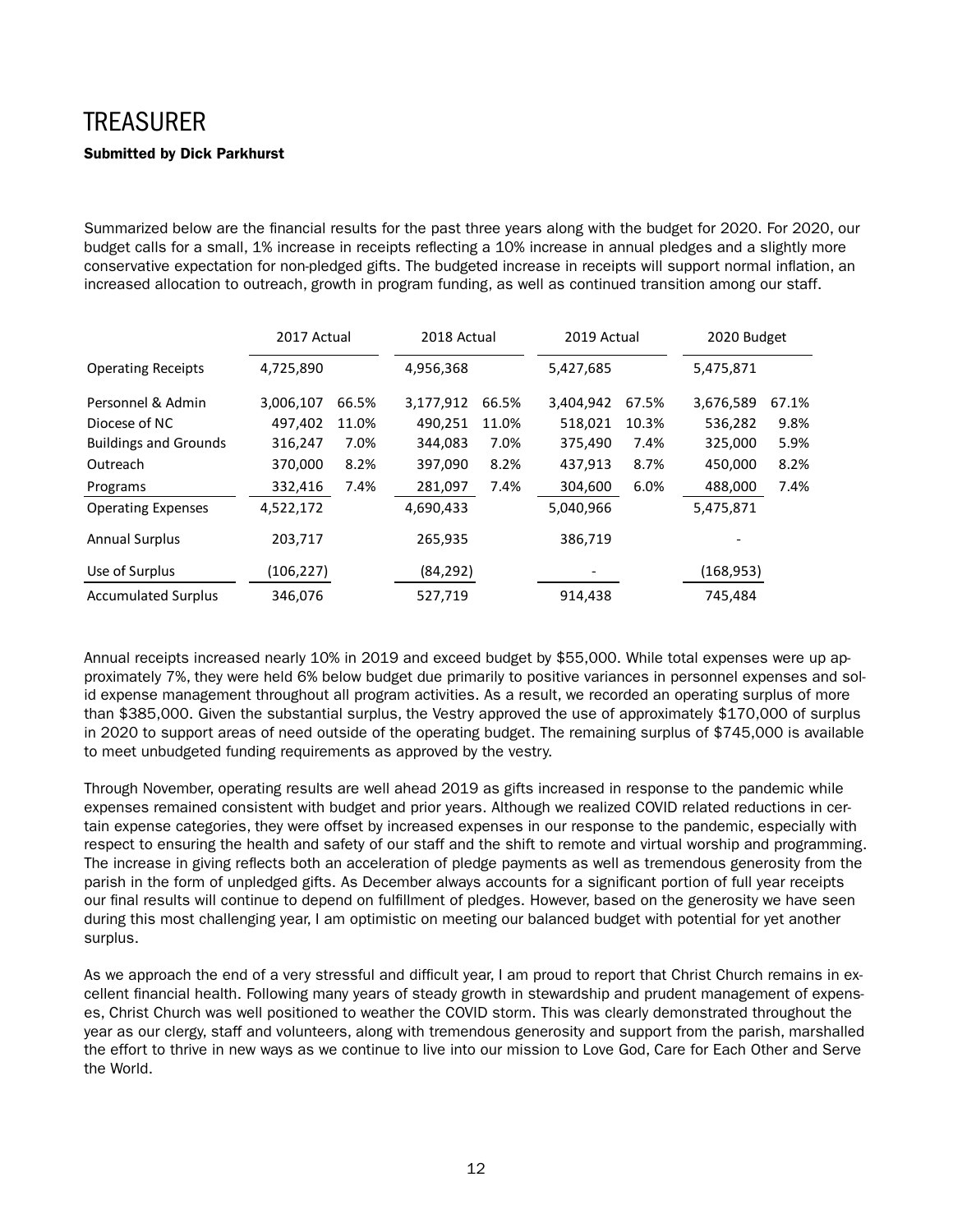### ADULT SPIRITUAL FORMATION

Submitted by Jenny Beaumont

Throughout 2020, Adult Spiritual Formation provided opportunities for people to explore, grow and deepen their faith and their spiritual life in midst of a changing landscape. The leaders of Bible Studies and classes shifted and adapted to bring opportunities to learn, transform and deepen faith. Adult Formation leaders sought to meet people where they are in their life and offer a variety of transformational learning opportunities-even in the world of Zoom. Sacred Ground, Reading Between the Lines, Men's Bible Studies, EfM, CCWBS (Christ Church Women's Bible Study), WEBS (Women's Evening Bible Study) and Christian Essentials offered small group experiences online. Even though the classes were not exactly like the in-person versions, we heard from parishioners how meaningful it was to connect and grow in our faith together.

Sacred Ground – Sacred Ground is a film- and readings-based dialogue series on race, grounded in faith. Small groups are invited to walk through chapters of America's history of race and racism, while weaving in threads of family story, economic class, and political and regional identity. Groups for the staff and young adults and a lunch time group brought the number of graduates to over 75 people. Makeda Pennycooke, Virginia Anderson, Laura Konitzer and Caroline Stoneman were small group facilitators for the program.

The Space Between Us – A program based on the spiritual practices of Ignatius, produced by the Adult Formation team at Christ Church, after two classes in January and March, went online in November with more classes planned in 2021. Facilitators Makeda Pennycooke, Mary Davis Smart, Alice deVries and Jenny Beaumont continue to lead and refine the program.

**Christian Essentials** – The Christian Essentials program, designed and written by Christ Church parishioners continued into the spring and fall with a total of 20 groups that met at various times, including several online groups over the spring and summer under the leadership of Grace Fogg, Kaky Cassada, Tere Ey, Chris Martin, Derek Luther and Shawn King. In the summer, with the leadership of Christ Church parishioners, Amanda Anders, Shawn King, and Alison Gugenheim, Christian Essentials was launched for the Diocese with pilot groups and facilitator training. The Christian Essential editing team made updates and edits to the curriculum. Alison Gugenheim and Amanda Anders also created a new companion prayers and reflections book for graduates due to be published in the Spring of 2021.

**Education for Ministry** – As we grow in our spiritual formation, questions about meaning, purpose and how to integrate faith into our lives arise. EfM is a four-year course that gives participants a framework to see their lives through the lens of faith and offers a community of people with whom to learn and grow. At Christ Church, we offer three EfM groups, with over 40 people, who are mentored by Natalie Akin, Tere Ey, Jenny Beaumont and Jennifer Bennett.

Adult Confirmation and Inquirer's Class – Whether to learn more about our faith, to prepare for the sacrament of Confirmation or to recommit to the spiritual life, Adult Confirmation and Inquirers class gives participants the opportunity to learn about the major aspects of our faith tradition. In 2020, 5 adults were confirmed, reaffirmed or received during the confirmation service on November 14, 2020.

Christ Church Women's Bible Study – Each Thursday morning, over 100 women of all ages gathered to learn about the Bible and to grow closer to God and each other. The group studied the letter to the Ephesians in the winter and spring and the books of Joshua and Judges in the fall. Grace Fogg, the leader of CCWBS, along with fourteen small group leaders, provided leadership, direction and inspiration to the group each week. In the fall, CCWBS successfully went online with a study on Ruth.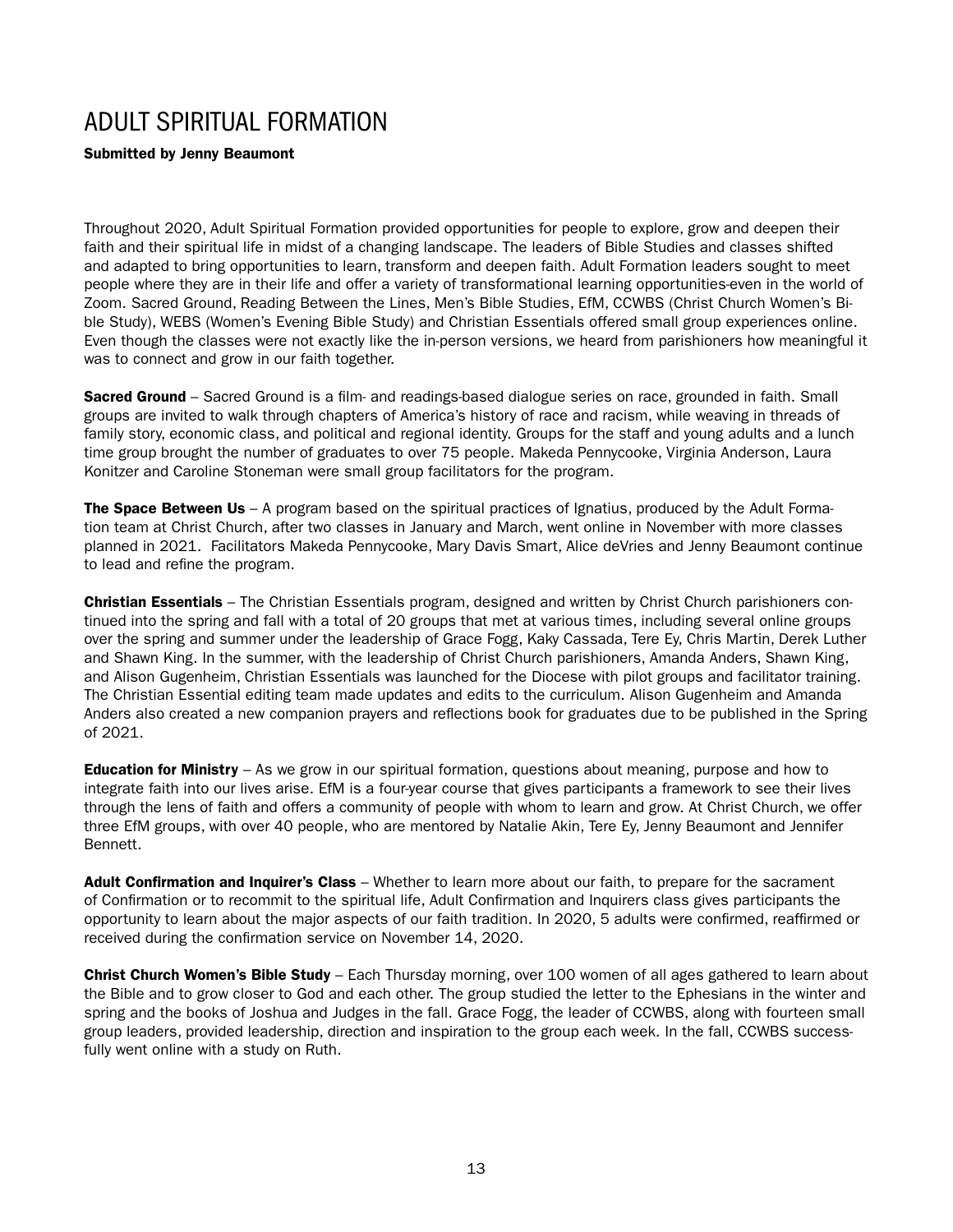**Spiritual Growth and the Enneagram** – The Enneagram helps people develop more authentic relationships with themselves and others and discover a deeper relationship with God. Classes were taught by Jenny Beaumont in the spring and fall.

Men's Ministries - Led by a team of parishioners, Men's Ministry launched several new initiatives aimed to help men engage more deeply in their Christian faith through fellowship, spiritual learning, and community outreach.

**Reading Between the Lines** – The Reading Between the Lines curriculum adds to our understanding of scripture and allows us to reflect theologically on topics that arise from cultural and literary inspirations. In 2020 Christ Church groups continue to meet under the leadership of Amanda Anders, Charles Connor, Chris Martin and Caroline Stoneman.

Adult Formation Leadership Team - Jennifer Bennet, Chris Martin, Tere Ey, Natalie Akin, Virginia Anderson, Caroline Stoneman, Alice deVries, Alison Gugenheim, Makeda Pennycooke, Amanda Anders, Derek Luther, Craig Cmiel, Grace Fogg, Nikki de Villers – Vestry, The Reverend Joshua Case – clergy, Jenny Beaumont – staff.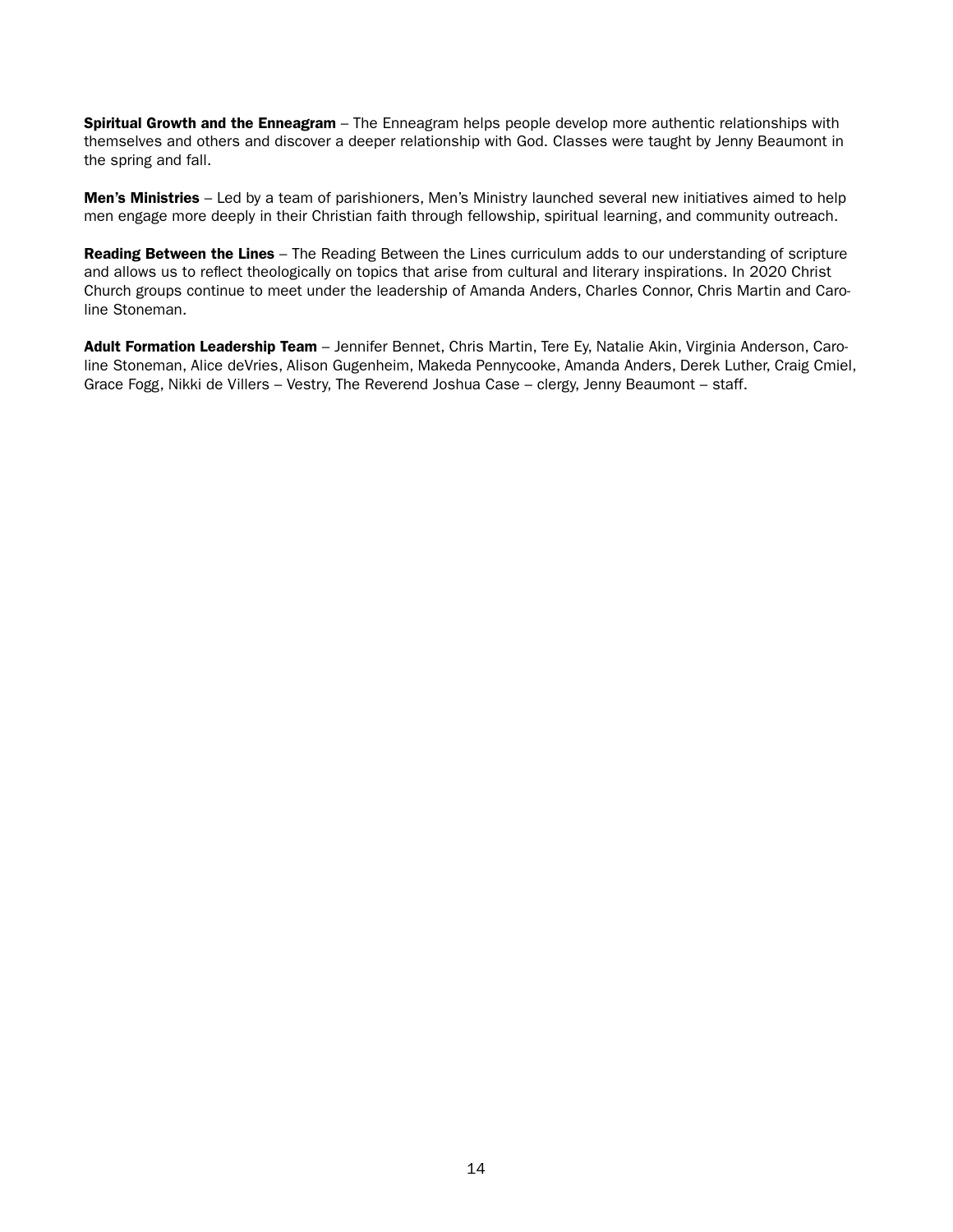## CHILDREN, YOUTH & FAMILY

### Submitted by Lindsay Masi

Wow! If you would have told us in January what to prepare for this year, I do not think we would have believed you. This year, we were given the very difficult, yet not impossible, task of creating community and building relationships even when we could not meet in person. But let's start at the beginning, shall we?

Our Children, Youth and Family Ministry Team started the New Year off by celebrating our volunteers with dinner at a Volunteer Social. We committed to hosting a few of these each year so our volunteers, who give their time and energy to this ministry, have a way to build connections with each other outside of Sunday mornings.

In January, our Youth Ministry team hosted our annual Chili Challenge, an event that supports Youth Ministry and summer trips. We had 15 teams participate with chilies varying from beef, to chicken, and vegetarian. We gave away prizes for Judges' Choice, People's Choice, Showmanship, and Kid's Choice, and sold over 200 tickets! This may have been the last big event that took place before stay-at-home orders were given. We continued to offer our Sunday morning children's Sunday School, Parenting with Faith and Courage Sunday School classes, Wednesday evening EYC and Life Groups, and various other pop up events. We were focused on in-person formation and community building.

On March 8, our middle and high school students participated in Youth Sunday, where they served as lectors, ushers, acolytes, and preachers. We did not know it then, but that was the last Sunday we would all be together in person for a very long time.

Since mid-March, our team has been working tirelessly to provide children and youth formation opportunities and relationship building via Zoom meetings, letter writing, video lessons, and other forms of communication outside of in-person meetings. It has been my honor to see the creativity flowing during difficult times as our Children, Youth and Family staff members think about new and innovative ways to help our children, teens, and their parents feel connected to Christ Church. Below are some of the highlights of the ways in which we attempted connection for families to their spiritual home.

- Our Children's Ministry team produced a Digital Stations of the Cross so families could participate in Holy Week at home.
- We hand delivered t-shirts to the doorsteps of our High School seniors as a special going-away gift to remember their spiritual home. Alice deVries orchestrated a beautiful virtual celebration, complete with messages from leaders and a slideshow full of pictures of the group.
- Our team continued to host Navigators', EYC, and Life Group gatherings virtually so that students felt comfort knowing that their leaders and their church were still there for them. Maggie Baker even got our Middle School students excited about gathering via Zoom on Tuesdays with "Taco-Bout it Tuesday," and inviting students to join with whatever their taco of choice.
- Sarah Ford found the perfect at-home option for families: Compassion Camp VBS from Illustrated Ministry. Families had a month's long access to curriculum and materials to learn and grow in formation together at home.
- In July, we welcomed The Reverend Connor Gwin to our team, as the Associate Rector for Family Ministry. Connor exuded grace and patience in meeting both staff members and parishioners in a digital capacity. We are grateful for his knowledge and experience!
- With the help of 15 volunteers, we created Children's Sunday School content with crafts, video lessons and music available to children each Sunday. Additionally, thanks to our Children's Commission, we added a "Just for Kids" section on the new Christ Church app where lessons and videos are easily accessible.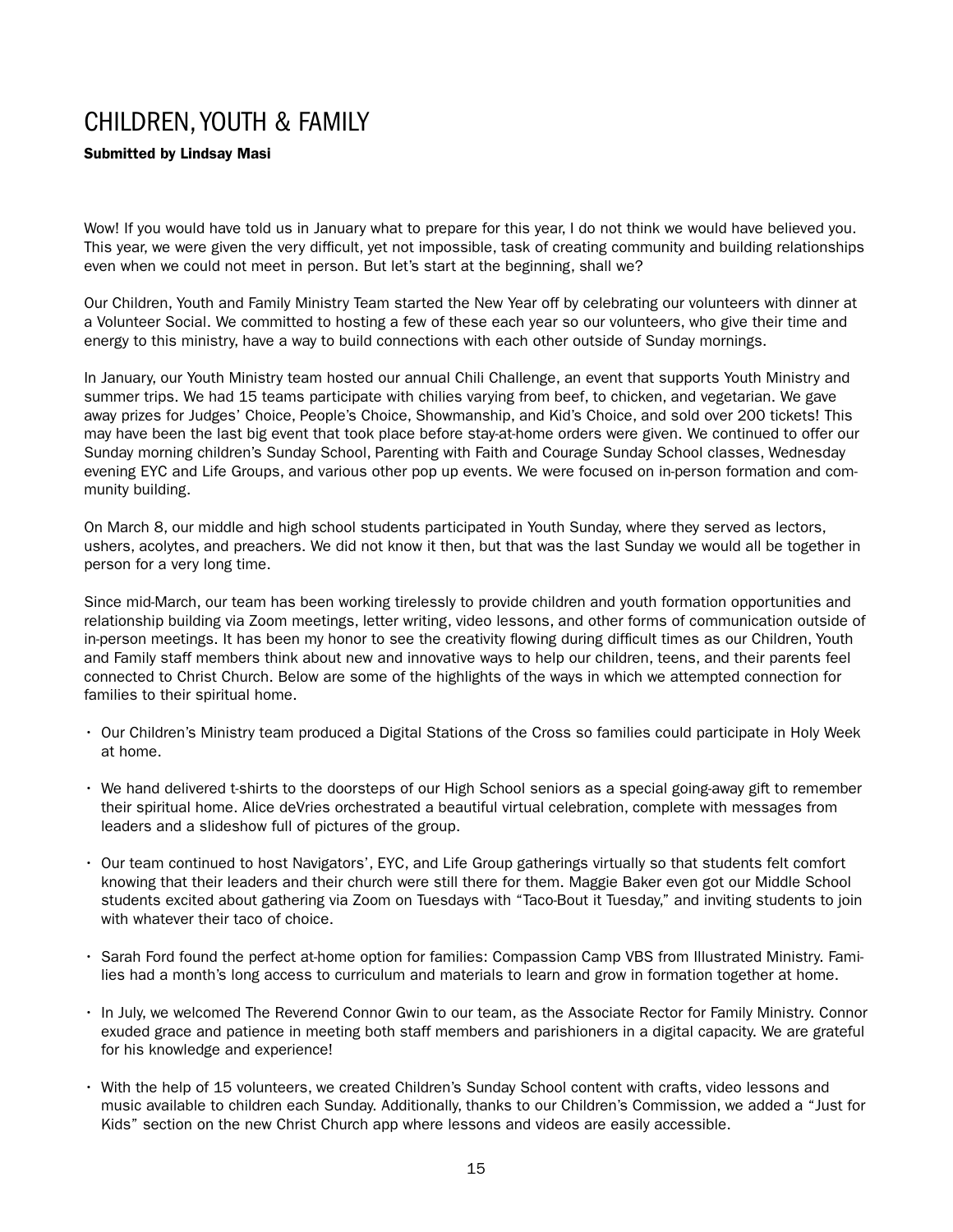- We offered families an At-Home Advent Festival, with packets of supplies and instructions to make ornaments for their Jesse Trees at home.
- When restrictions began to lift and we could meet in small groups and worship outside, our Youth Council hosted two in-person worship services for our youth where we saw over 30 teenagers each time. When we invited our middle school students to join us for small groups, we filled up past capacity.

Perhaps one of the biggest learnings of "pandemic life" was discovering a new way to confirm our students. In May, we felt the disappointment of postponing the service for Confirmation. Our hearts broke with the families of our 8th graders who had worked so hard for that moment. When we had the green light to worship in groups of 50 or less, we brainstormed how to invite the Bishops to Christ Church to confirm our people. Between the Saturdays of November 7 and November 14, we confirmed 60 of our students to be active members of the church. These intimate, outdoor services were moving and so meaningful. We are grateful to our Bishops for taking the time to help us with this task.

Our team had to cancel a lot of programs, trips, and plans this year. We learned how to be flexible and creative in other ways. We have all realized how powerful physical connection is. As we look to Advent, a season of hope and anticipation, our team continues to hope to bring our children, youth, and families together to connect in new and meaningful ways and to be a spiritual home for all—and we will continue in whatever capacity necessary.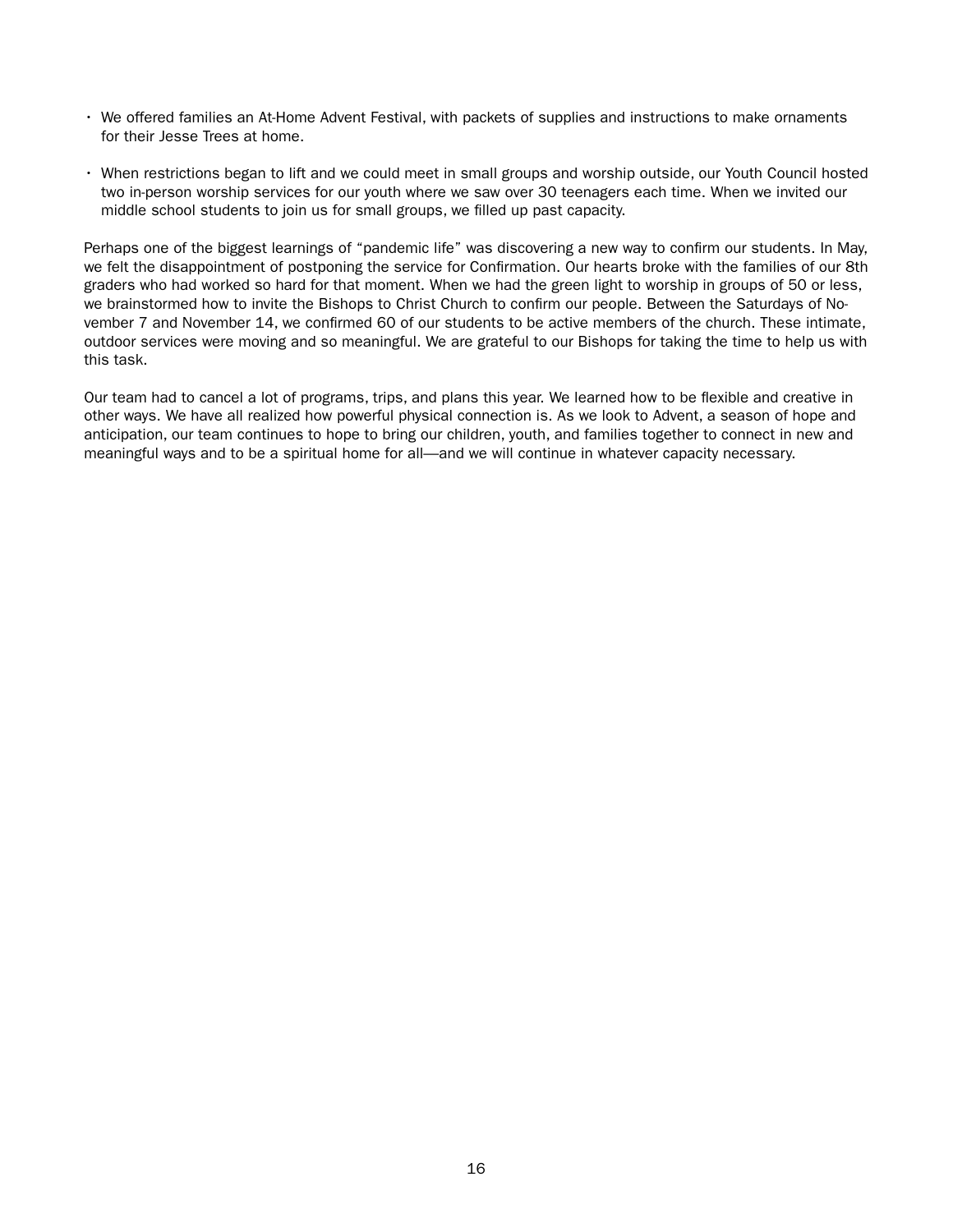## CHRIST CHURCH KINDERGARTEN

### Submitted by Meredith Sorrell

Christ Church Preschool and Kindergarten (CCK) is the largest daily mission of Christ Church. Through this global pandemic, the Christ Church staff, the Christ Church Regathering Task Force and the CCK Re-opening Task Force have worked together with the Diocese of North Carolina to plan and prepare for a safe school year. CCK re-opened on September 14, 2020 at a reduced capacity using guidelines set forth by the North Carolina Department of Health and Human Services (NCDHHS) and in compliance with the North Carolina Episcopal Diocese recommendations for re-opening schools. This school year, CCK serves 221 students and 171 families. Our mission is to cultivate our children's unique gifts and talents to inspire lives of learning, serving others and loving God. We seek to inspire the children of CCK to become life-long learners in a faith-based environment.

CCK has a long and rich history of successfully preparing children for their elementary education. The journey starts in our Toddler classrooms with children learning to separate from parents, and moves through our Four year-old and Kindergarten hallways, where our children are learning to read and write with confidence. Our dedicated staff of teachers are at the core of what we do each day. These amazing, experienced teachers give countless hours towards planning, implementing curriculum, and nurturing the children and families of CCK. Our Special Area teachers are on our staff to enrich the children's daily educational experience. The Learning Center, Music, Science Lab, and Godly Play classes bring numerous opportunities for learning and growth. Although we have had to make adjustments to the curriculum this year to control contagion, we have been able to continue providing quality early childhood education to our students.

CCK continues to employ the services of off-duty CMPD police officers to be on campus during the school day. In addition to the police officers, our external and interior key-card accessed doors provide additional security for our students and staff.

The Christ Church clergy, teachers and children always enjoy participating in one of CCK's favorite traditions, All School Chapel. Although All School Chapel cannot be held in person this year, we have enjoyed encouraging CCK families to participate in the many opportunities Christ Church is providing digitally for parents and young families. CCK participates in two service projects each year. Although these projects have been delayed with the many changes to our school year, we will plan to hold them at some point during the year. The projects are designed to help our children begin to understand the importance of helping others in their community. The local organizations that we collect items for during the year benefit children and families in the Charlotte area.

CCK is governed by a Board of Directors, which meets monthly.

Board of Directors: Campbell Walker (Chair), Brain Purcell (Chair-Elect), Joshua Case (Clergy Representative), Jane Coulter (Vestry Representative) Graham Hunt (Treasurer), Allison Neilsen (Teacher Representative), Lauren Gilbert (Parent Representative), Haley Cheek, Courtney Gentzel, Sarah Kain, Stafford Kelly, Stephanie Ladley, Marshall Macon, Marc Ozburn, Whitaker Rose, Brantley Templeton, Meredith Sorrell (Interim Head of School), Mary Caroline Lee (Interim Assistant Head of School)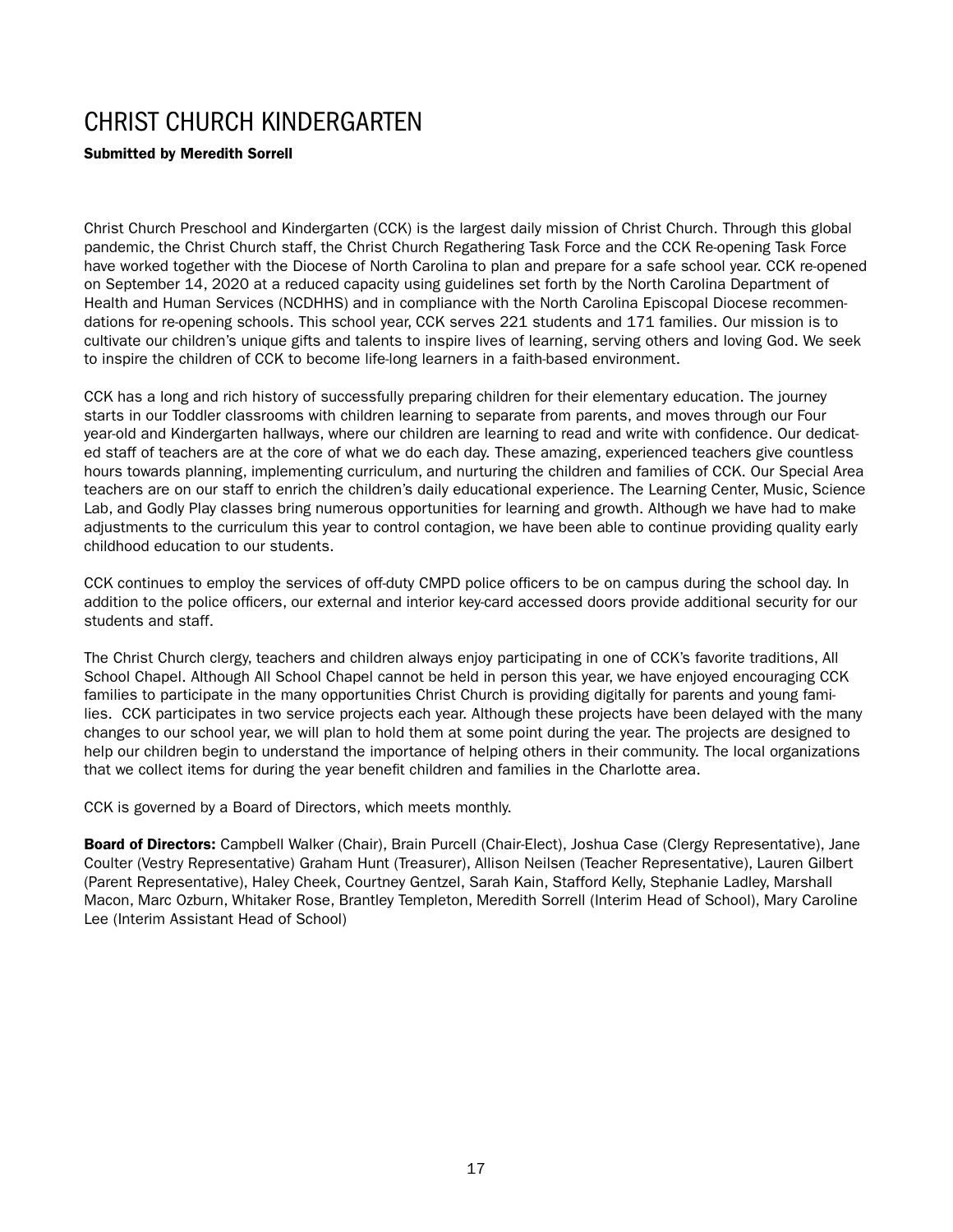# CONGREGATIONAL CARE

### Submitted by The Reverend Lisa Saunders

The year began with a bang seeing our new Wellness Director being utilized by individual parishioners for counseling, as well as providing teaching and leading small groups. The Reverend Emily Parker also joined the pastoral care staff, increasing our capacity for one on one connections. Support groups and grief support programs continued. "ExperiLent" programming offered a wellness related class every Sunday during Lent, UNTIL the pandemic stopped in person gatherings.

The commission and staff pivoted to new and remote ways of connecting. Commission members called on parishioners who were over 80 or living alone. A Pen Pal program was initiated. Generous parishioners began hand-sewing face masks at home, and another parishioner acquired industrial made face masks for free distribution. Face masks were delivered to parishioners who were sick or elderly. Face masks were offered to anyone in the entire parish in a drive by pick up. Cars circled the parking lot. Face masks were given to all Southminster residents and over 150 face masks were given to HopeWay. The church has provided over 1500 face masks in 2020.

Prayer shawls kept coming during the pandemic and were distributed to many grateful hearts. The congregational care staff participated in the Drive Through Parish Day and Drive Through Trunk or Treat.

Mollee Reitz began providing counseling remotely, and by the end of the year, she was offering 35-40 counseling sessions a month, free to parishioners. She continued remote programming such as the Faith and Wellness Groups and training, diocesan collaboration and staff collaboration to provide offerings for teen mental wellness. Mollee started a Mindful Monday program at the end of the year.

Support groups continued online for Survivors of Suicide, and a new support group for young widows began in the summer of 2020. The Sages were able to have one in-person outdoor lunch that was fully subscribed and enjoyed by all.

The commission helped determine programming ideas for the School of Faith which provided ten classes under the topics: Essentials of Wellness, Coping with COVID, Difficult Conversations and Parishioner Wellness Journeys. For 2020, the inability to meet regularly required innovation and old fashioned ways of sharing care and concern.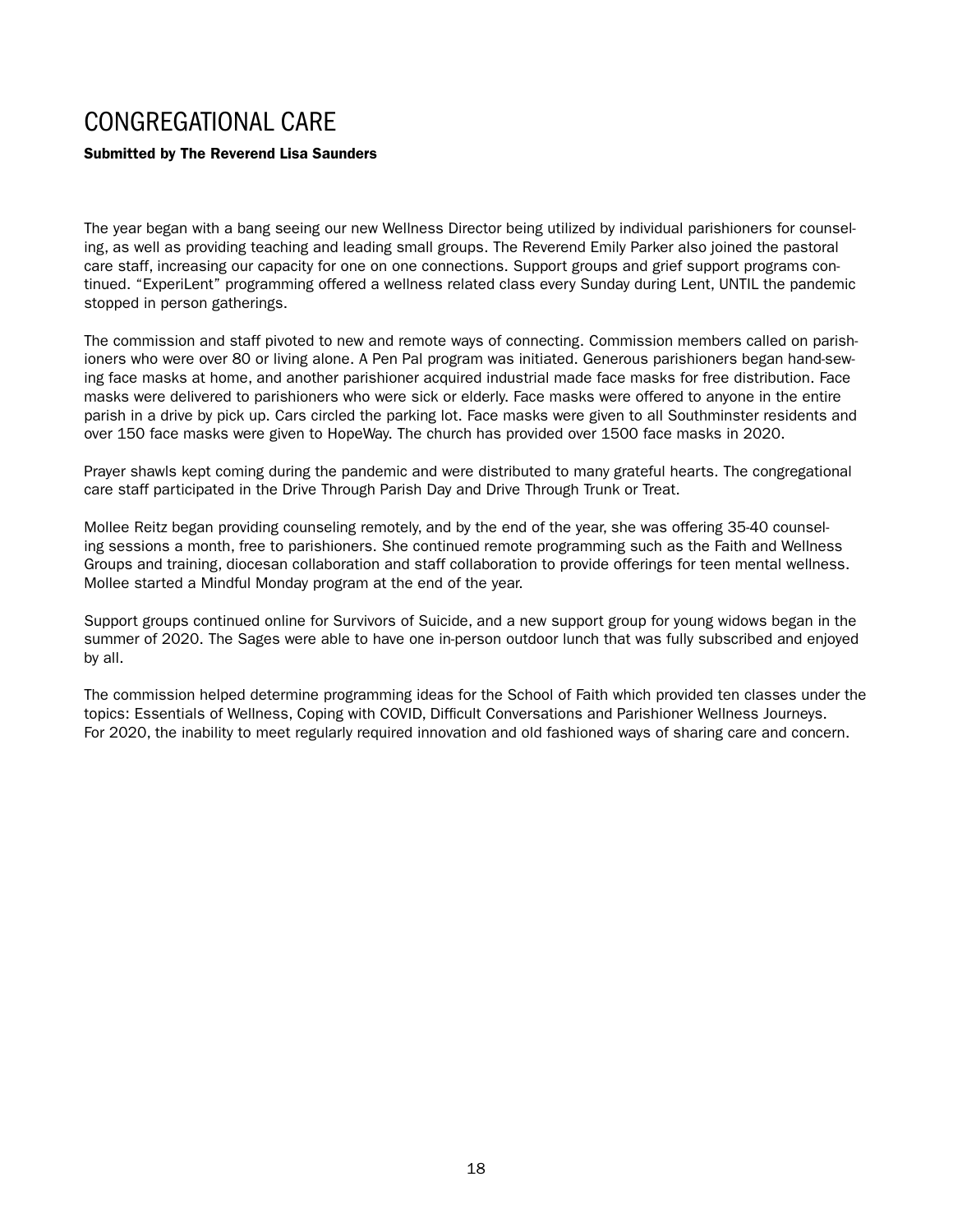# EPISCOPAL CHURCH WOMEN (ECW)

### Submitted by Leesa Clardy

Due to the pandemic, all but one of the 2020 ECW events were cancelled. We were happy to host a staff appreciation lunch in October with boxed lunches from Reid's.

Also, because of limited GoodNews Shop proceeds, we cancelled 2020 mission funding and elected to roll the 2020 funds into our 2021 budget.

We are optimistic that we can safely revive the ECW in the new year. As always, we are grateful for the support from parishioners and the Christ Church Staff.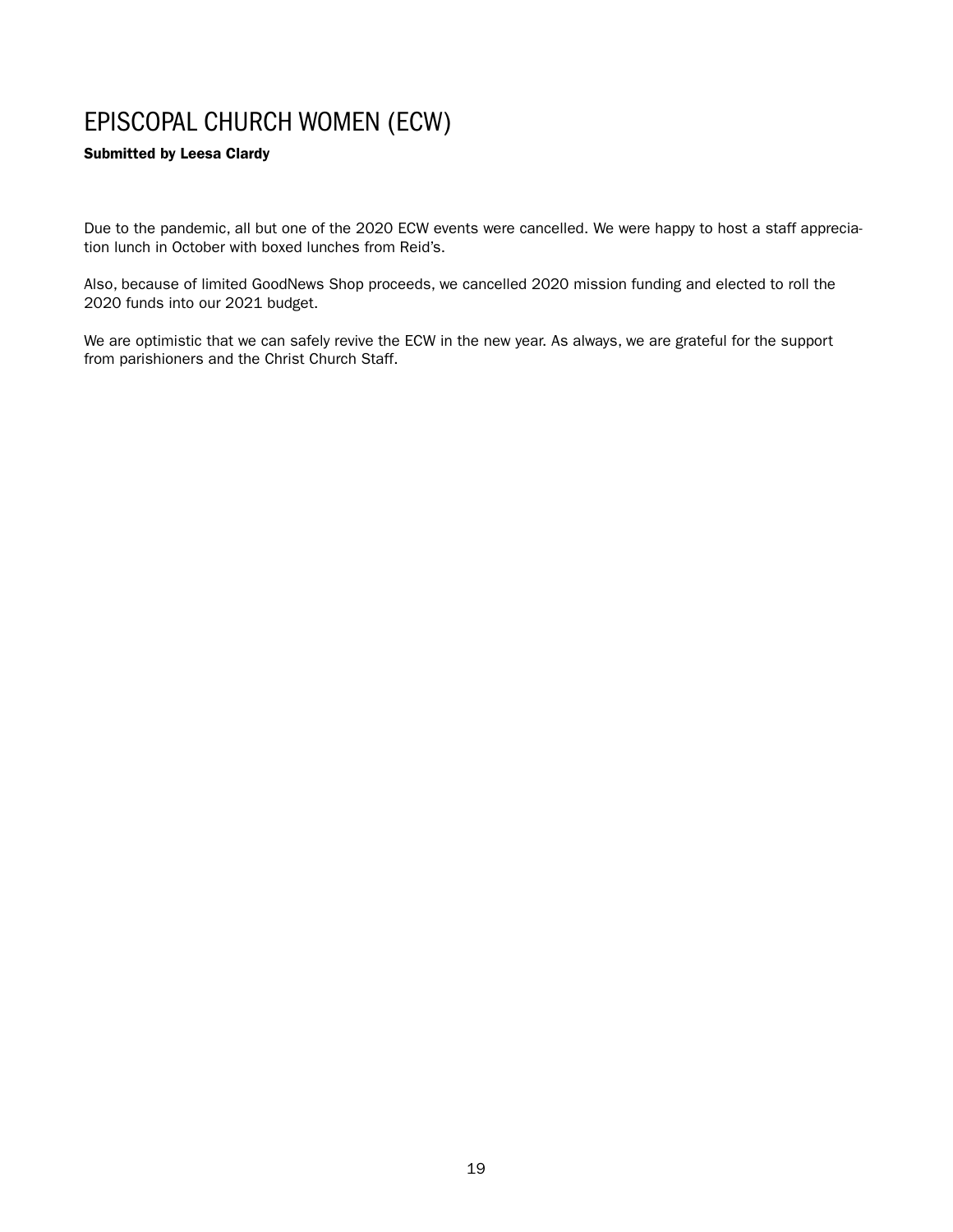# NEWCOMERS AND PARISH LIFE

### Submitted by The Reverend Patty Rhyne, The Reverend Chip Edens, Kathryn Saunders, and Alison Gugenheim

### NEWCOMERS:

We continue to welcome each visitor that we are made aware of with a personal welcome email, entry into the database so that they receive communications, a tour (if desired), invitations to newcomer activities, and follow-up emails – all with the focus and hope that they feel connected and become engaged members of Christ Church. Once we entered pandemic mode, we shifted to offering virtual tours, and continued to follow up with emails and phone calls to ensure that they were as connected and engaged as they wanted to be.

Welcome Center/Greeter Program: We continue to enlist parishioners to be greeters before and after all Sunday worship services. The greeter program was suspended from mid-March through August. On August 30, we welcomed parishioners back to in-person outdoor services and the greeters and ushers have been instrumental in our being able to hold these gatherings in a safe and hospitable way.

Vespers in the Garden: Due to the pandemic, we were forced to cancel this event. We hope to either make it up or combine 2020 with Vespers 2021.

Newcomer Dinners: We hosted family-style dinners monthly through April to specifically welcome newcomers. We include a personal element by having a Clergy or Staff member come talk about their own spiritual journey, along with what they do at Christ Church. We hope to resume Newcomer Dinners as soon as we are able to gather indoors safely. If this isn't an option in the spring, we will consider outdoor gatherings as we are able.

**Hospitality Committee:** The Hospitality Committee, chaired by Lauren McGuire, meets monthly throughout the year and plays the greatest role in the success of the Shrove Tuesday Supper and the Vespers in the Garden event. In addition, the Committee participates in welcoming newcomers as Greeters and reach out personally to all newcomers who wish to be engaged. For much of this year, we have been able to continue connecting with newcomers via email and phone. This committee has been very helpful with the care calls initiative to connect with all parishioners in the early months of the pandemic. We are grateful for their hospitality. The 2020 Hospitality Committee consisted of Lauren McGuire (Chair), Natalie Akin, Carol Andrews, Caroline Austin, Lauren Carter, John Crehore, Carr Doerre, Page Gatewood, Mary Gregory, Meg Holt, Catherine Ruth Kelly, Carol Lorenz, and Liz Willett.

### PARISH LIFE:

Parish Life Commission: The commission consists primarily of event chairs, along with representatives of the Hospitality Committee. We hold monthly meetings to discuss how to best connect and engage parishioners through parish-wide events. Alison Gugenheim continued as chair of the committee and has done an outstanding job.

**Shrove Tuesday Supper:** The Hospitality Committee planned a fun evening with jazz music, crafts and supper on Tuesday, February 25. Approximately 300 people enjoyed jazz music and wonderful New Orleans-style food, as well as a pancake supper. We were grateful for Chef Mary, who prepared an outstanding meal. We reserved a newcomer table and volunteers were assigned to welcome them and make them feel at home. There were also crafts for the children where they decorated crowns and masks, as well as made an Alleluia Banner to be "buried" during Lent. Caroline Austin and Carr Doerre chaired the event.

**Easter Egg Hunt:** This annual event was cancelled, due to the pandemic. Grace Bailey has kindly agreed to stay on for Easter Egg Hunt 2021.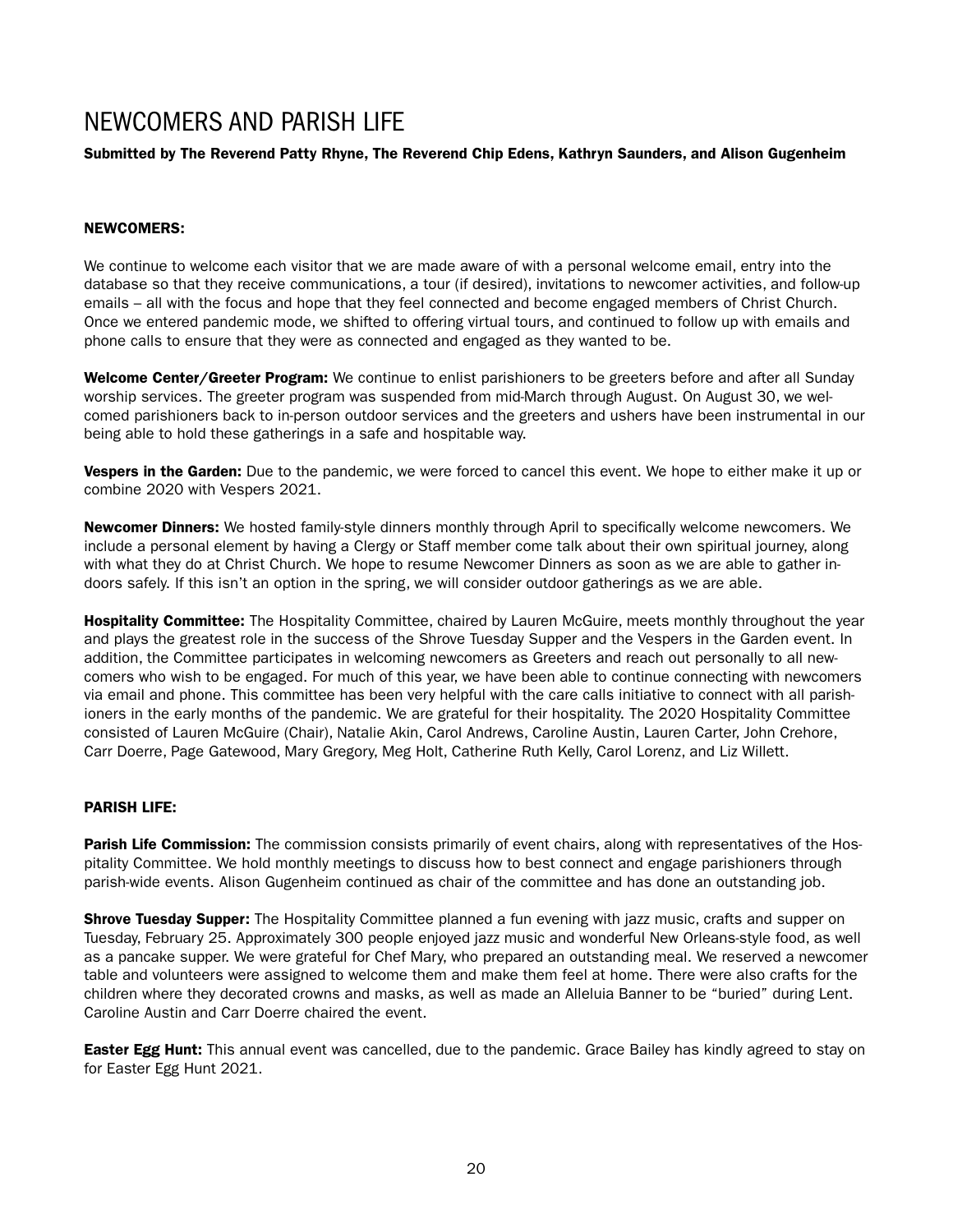Hot Dog Sundays: Hot Dog Sundays were cancelled, due to the pandemic. Caroline Davis will remain as a 2021 chair and will be joined by Claire Bennett and Garland Talbott.

Fall Parish Day: We were excited to reimagine this event as a drive-through parade to welcome parishioners back on campus on September 13. Clergy and staff set up stations throughout the parking lot and greeted parishioners as they drove through in their cars. Small tokens of love were handed out – such as stress balls, bubbles, and Pandemic 2020 Edition cups – to the delight of adults and children alike! But the greatest attraction of all was our rector, Chip, in the dunking booth. Everyone was given the opportunity to watch Joshua Case spin the wheel of fortune and Chip had a 100% dunk rate. It was very uplifting for all to be in community together, even under the unusual circumstances.

**Trunk or Treat:** Trunk or Treat was also held drive-through style as well. Parishioners decorated trunks in fun and spooky themes, and even dressed up themselves, to welcome over 100 cars (full of costumed children) for fun! Kids were given a surprise bag of candy at the end of the parade. It was a beautiful night to be together.

Parish Life Commission members include: Alison Gugenheim (Chair), Grace Bailey (Easter Egg Hunt), Alex Mann and Sara Yorke (Spring Parish Day), Caroline Davis, Sarah Howie, and Brittany Ingersoll (Hot Dog Sundays), Eleanor Fairey and Kara Hunt (Fall Parish Day), Elizabeth Bivens and Laney Lay (Trunk or Treat), Virginia Shaw (At Large), Lauren McGuire (Hospitality Representatives), Louise Bonner and Susan Hamilton (Vestry Reps).

**Care Calls and Rector Zooms:** In an effort to stay connected with the parish in the early months of the pandemic, we launched a campaign to call as many parishioners as possible. Lisa Saunders oversaw calls to the Sages, Sarah Eyssen assigned Stewardship Connectors to varied calls, Children, Family and Youth Commission members reached out to their Tribe groups, and Parish Life coordinated four phases of calls to newcomers, young adults and the 40-65 age group. These calls were very well received. In addition, Chip hosted a Meet the Rector call with newcomers and three Let's Connect calls with parishioners. These calls were small and intimate and very meaningful.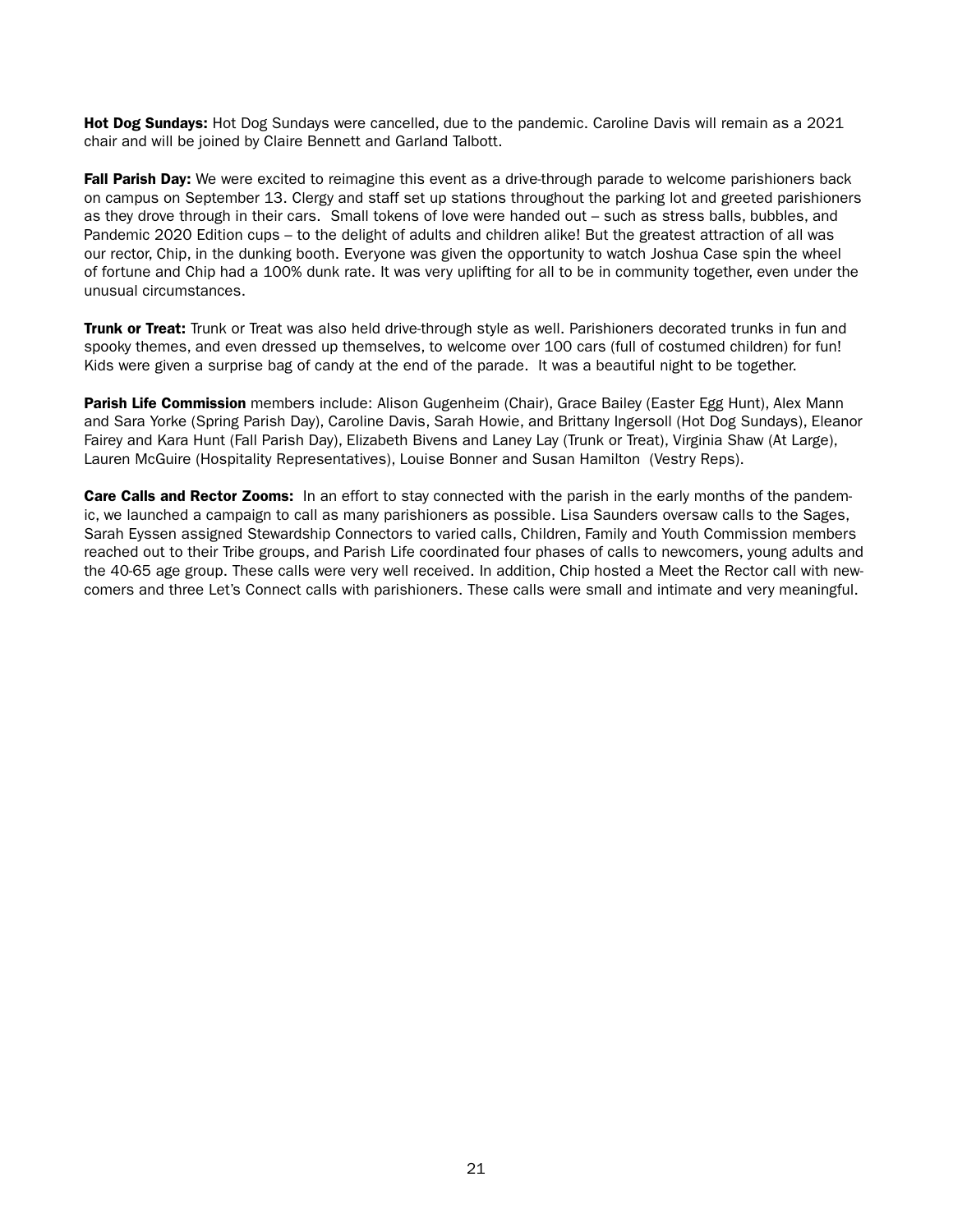### OUTREACH AND MISSION

### Submitted by Laura Copps

The Outreach and Mission Commission focuses its efforts on service, building diverse relationships and working to promote justice and peace in our community, our diocese, and beyond. Along with providing monetary support to our partner agencies in outreach and mission, we provide opportunities for all ages to serve as the hands and feet of Christ. Additionally, we offer educational programming and growth opportunities for Christ Church members in all areas of our work. In 2020 the O&M Commission was tasked with providing support and assistance to our community in new and different ways due to the global pandemic.

There are 15 Christ Church members on the commission, which includes one teen representative. Leadership is provided by the Reverend Joan Kilian, our Clergy member, Laura Konitzer, the Director of Outreach, and Lesley Peace, the Administrative Assistant for Outreach and Mission. In addition, David Kern and Betsy Zarzour serve as the liaisons to the Vestry. The commission started the year with a retreat in January. We spent that time getting to know new commission members, planning, exploring new ideas, and reviewing grant applications.

The new year introduced the start of a new educational series called "#knowCLT". For three evenings in January we invited church members to learn more about our city on the topics of: The Benefits Cliff, Poverty (through a Poverty Simulation) and Neighborhood Growth Patterns (through UNCC's Data Visualization technology). The #knowCLT series continued for four more weeks in the fall exploring Systemic Racism in Education, Housing, Healthcare and Criminal Justice. Another initiative taking root in 2020 was a program aimed at providing "Next Steps" for those wanting to follow-up on any of the topics presented through one of our educational programs. At the close of each program, we now offer parishioners information in which they can Learn more about the issue/ organization, Act by getting involved and/or volunteering with the issue/organization and Advocate for the particular issue by getting involved with organizations working for change.

February marked the kick-off of construction on our 32nd Habitat House. Also in February, a group went to Limon City in Costa Rica for labor intensive mission work as well as culture sharing and relationship development and a group went to Montgomery, Alabama on our third Legacy & Justice Pilgrimage.

In March, the commission met to vote on the recipients of the \$481,000 Outreach & Mission Budget. The organizations receiving grants from the \$450,000 allocated to Outreach are categorized into four pillars, and are as follows:

Housing & Homelessness (26.78%)

- Charlotte Family Housing
- **Habitat for Humanity**
- The Relatives
- YWCA (WIT/Families Together)

Children & Education (37.78%)

- Thompson Child/Family Focus (which has Galilee Ministries merged with A Child's Place)
- $\sim$ Charlotte Bilingual Preschool
- **Freedom School Partners**
- Communities in Schools (at Rama Road)
- Rama Road Elementary
- A Better World
- The ROC

Poverty Alleviation (21.56%)

- Crises Assistance Ministry
- Loaves & Fishes
- A Roof Above (newly merged Urban Ministry & Men's Shelter)

Reconciliation & Social Justice (10%)

- 
- Changed Choices
- Center For Community Transition
- **YWCA (Eliminating Racism)**
- Foster Village

Administrative & Emergency Relief (3.89%)

22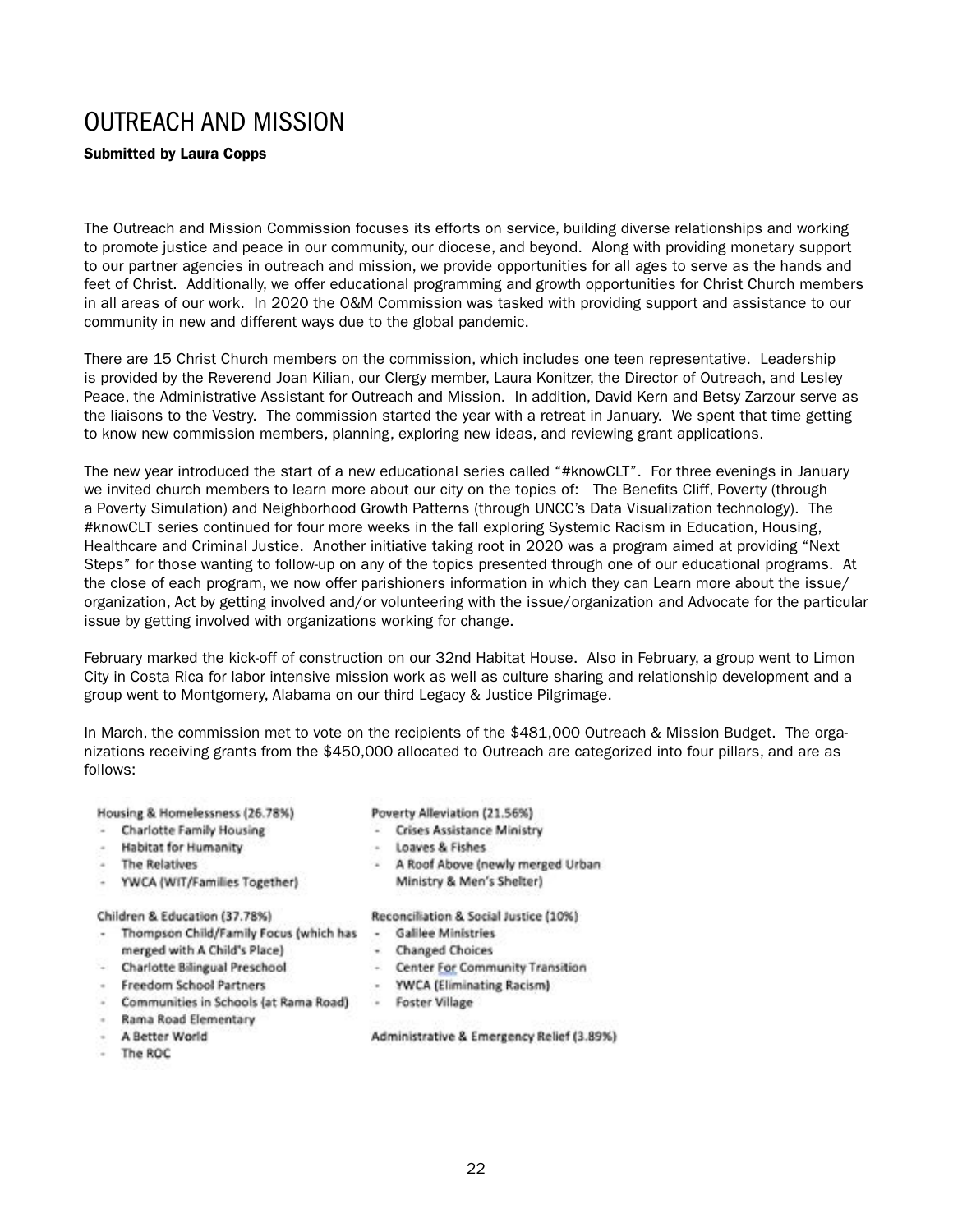The \$31,000 for Mission was distributed to the following partners: The Episcopal Diocese of Costa Rica The Episcopal Diocese of Botswana Episcopal Relief & Development Thistle Farms in Nashville, TN Christmas Project (such as Jubilee Store)

The parish donated generously to the Easter offering. More than \$78,000 was collected via online and mail-in donations which was divided equally between Crisis Assistance Ministry, Loaves & Fishes, and Urban Ministry Center/Men's Shelter. The commission made recommendations to the Christ Church Foundation for the allocation of the Foundation's Outreach Fund. New recipients this year were Dahlia Grove and the Charlotte Community Kitchen. Heal Charlotte and Episcopal Relief & Development were selected at the November meeting to be the recipients of the 2020 Christmas offering, amount TBD.

The onset of the global pandemic changed many of the ways we typically serve our community as we were far less able to engage actively with our partners. The commission, led by Joan, Laura and Lesley worked to develop new programs and creative ways in which we could help serve those devastated by loss of work/support and new ways for our parish to gather, connect and grow. One such new initiative was a weekly lunchtime conversation, over Zoom, with our community partners. The sessions were named "TWO" for "Tuesdays with Outreach." The conversations became a valuable way for our partners to share how they were reacting to the COVID crises, to communicate their arising needs, and to connect with parishioners at home. Throughout April and May we spoke to leadership from Habitat for Humanity, Crises Assistance Ministry, The ROC, Rama Road Elementary and Freedom School Partners. The program continued in the fall as part of the parish-wide School of Faith and continues to be a resource for connecting members to the community and important issues of today.

The generosity of our church in response to the pandemic and the growing needs of our community was repeatedly demonstrated throughout the year starting with an overwhelming response to our Rama Road Elementary food drive. As children transitioned to remote learning, many of our Rama Road families struggled from the loss of free and reduced meals. The food drive was such a huge success that we were able to supply meal kits, paper products and cleaning supplies, to 115 Rama families and 30 Charlotte Bilingual Preschool families. Additional food donations collected were given to The Relatives, the Charlotte Community Kitchen and Charlotte Family Housing. Our volunteer efforts included supporting our many community partners in various ways such as: painting, cleaning, sorting food at mobile food donation sites, writing letters to teachers, making and delivering 500+ masks, delivering flowers and cupcakes to incarcerated women, making and delivering casseroles, serving meals at temporary hotel shelters, tutoring remotely via Zoom, and celebrating the first graduating class of The ROC. Although Serve-A-Bration could not be a week of hands on service as it has been in the past, we were still able to serve the community in various ways by highlighting our partners through a social media campaign and collecting snacks for the students at The Learning Vine.

Another new way the O&M commission worked to deepen our knowledge and generate conversation on important topics in 2020 was through the monthly Good Reads book club which kicked off in the spring. We also introduced programming on the topic of Environmental Justice through our Creation Care Corner section of the Outreach newsletter and through our Tuesday conversations. In a year where COVID and quarantine restrictions made it difficult to reach out to the community as the hands and feet of Christ, the Commission instead found innovative ways to bring the community into our homes and serve, as Jesus would, nonetheless.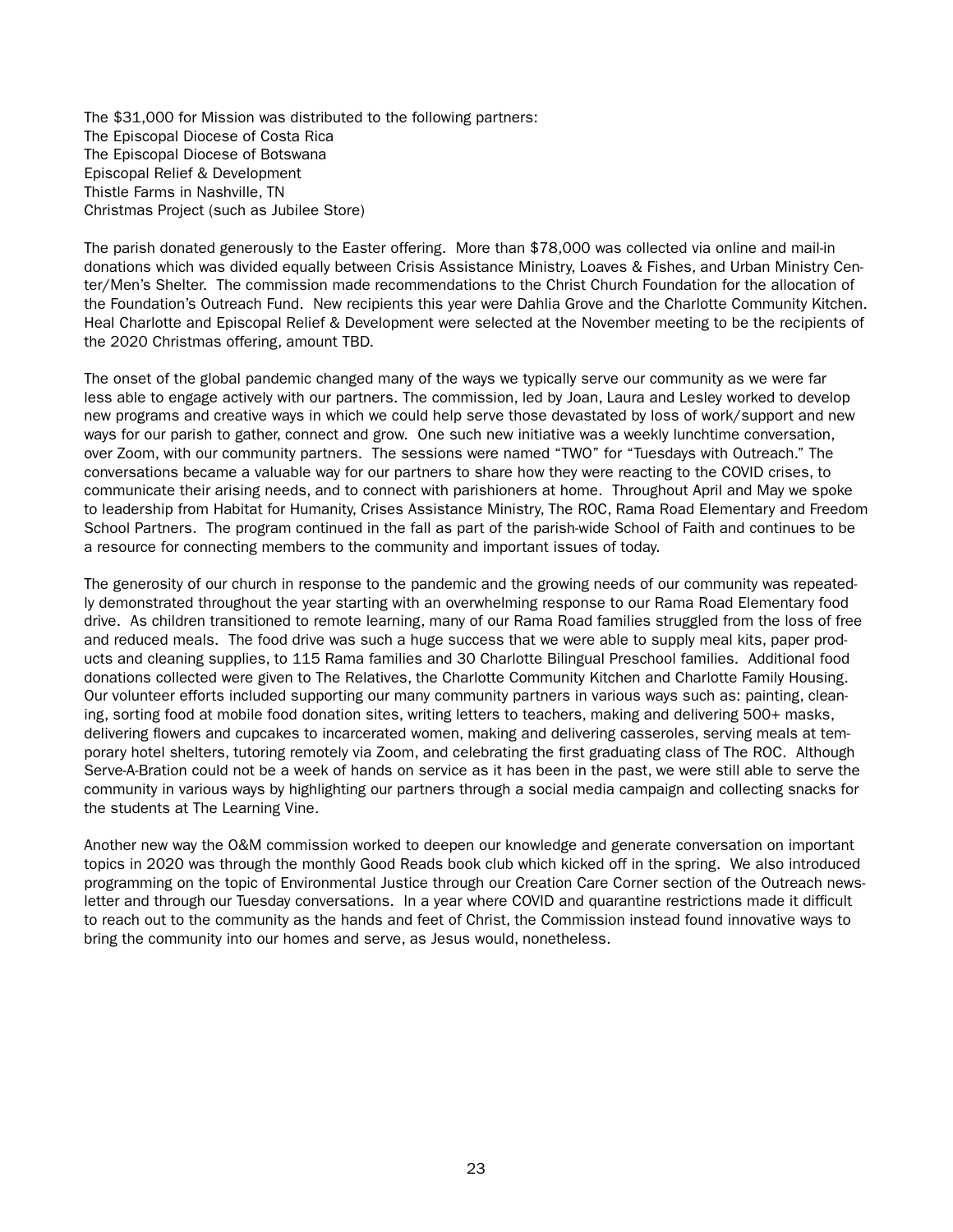# MUSIC AND THE ARTS

### Submitted by Ben Outen

Over the past year, our world and our community has faced a myriad of challenges. With each moment, we are presented with opportunities to adjust and expand our reach. The Music Ministry at Christ Church Charlotte embraced these moments of transition, uncertainty, and even exasperation to move beyond the standard. Through collaboration with fellow ministry areas, Parish members and the community, the Music Ministry has used liturgy and technology to ensure all those who need connection through music, can access and participate faithfully. Virtual and in-person faith and musical experiences have included:

- 37 virtual, pre-recorded Sunday morning services
- 39 scheduled outdoor worship services with instrumental music accompaniment provided by Ben Outen, Shea Watts, and Jerrick Cavagnaro
- 52 hymns recorded by Schola Cantorum and other Christ Church choir members, using their personal equipment coupled with their dedication and attention to detail, in their own homes for use in worship services.
- 27 musical anthems recorded utilizing talents of Music Ministry leadership, Christ Church choir members, Christ Church band members, volunteers, and local professional and community musicians.
- 6 Virtual Guest Choirs highlighted in worship and on the Christ Church website with choirs and individual musicians, both local and nationally recognized, to showcase those who play the imperative role of reinforcing our faith through scared music that all can partake of and enjoy.
- Week-long Children's Virtual Choir Camp with participants ranging from pre-K-4th graders
- Weekly Virtual Children's Choir for our Music Club, St. Nicolas, and Christ Church Choristers
- Bi-weekly Christ Church choir Virtual meetings beginning in March 2020 and continuing

In addition, over the course of 2020, the Music Ministry staff expanded both in number and in duties within each position. In March of 2020, the Music Ministry welcomed a new Administrative Assistant of Music & Art, Olivia Beaver. In addition, in August of 2020, we welcomed our new Assistant Director of Music and Organist, Jerrick Cavagnaro.

Each existing and new team member has utilized a variety of technology and creative execution strategies to expand what the Music Ministry brings to the expansive table of Christ Church Charlotte. Our Associate Director of Contemporary and Family Worship, Shea Watts has been an integral part of all projects involving sound and video production including live streaming, recording and assembling virtual experiences for each Ministry area within Christ Church, each that have showcased his talent and amazing ability to reach any person who is looking to engage with Christ Church. The Director of Music, Ben Outen and Assistant Director of Music and Organist, Jerrick Cavagnaro have each expanded our Christ Church Choir and encouraged each member to be a part of each virtual experience. Ben Outen and Jerrick Cavagnaro have each worked alongside many within Christ Church to ensure music remains central in Christ Church. The Associate Musician for Children, Lauren Tomme created and implemented powerful virtual experiences for the Christ Church Music Club, St, Nicolas Choir, and Choristers. Lauren used her own expertise and exceptional creativity to ensure each child could engage successfully and flourish through music during a challenging time of pandemic. Through the use of recording, compiling, editing, and creating, Ben, Jerrick, Shea, Lauren, and all those within Christ Church and the Music Ministry have not only kept music in each Parish members faith experience, but have allowed faith journeys through music to blossom and grow through each virtual and in-person moment of sharing the teachings, joy, and love of Christ through music.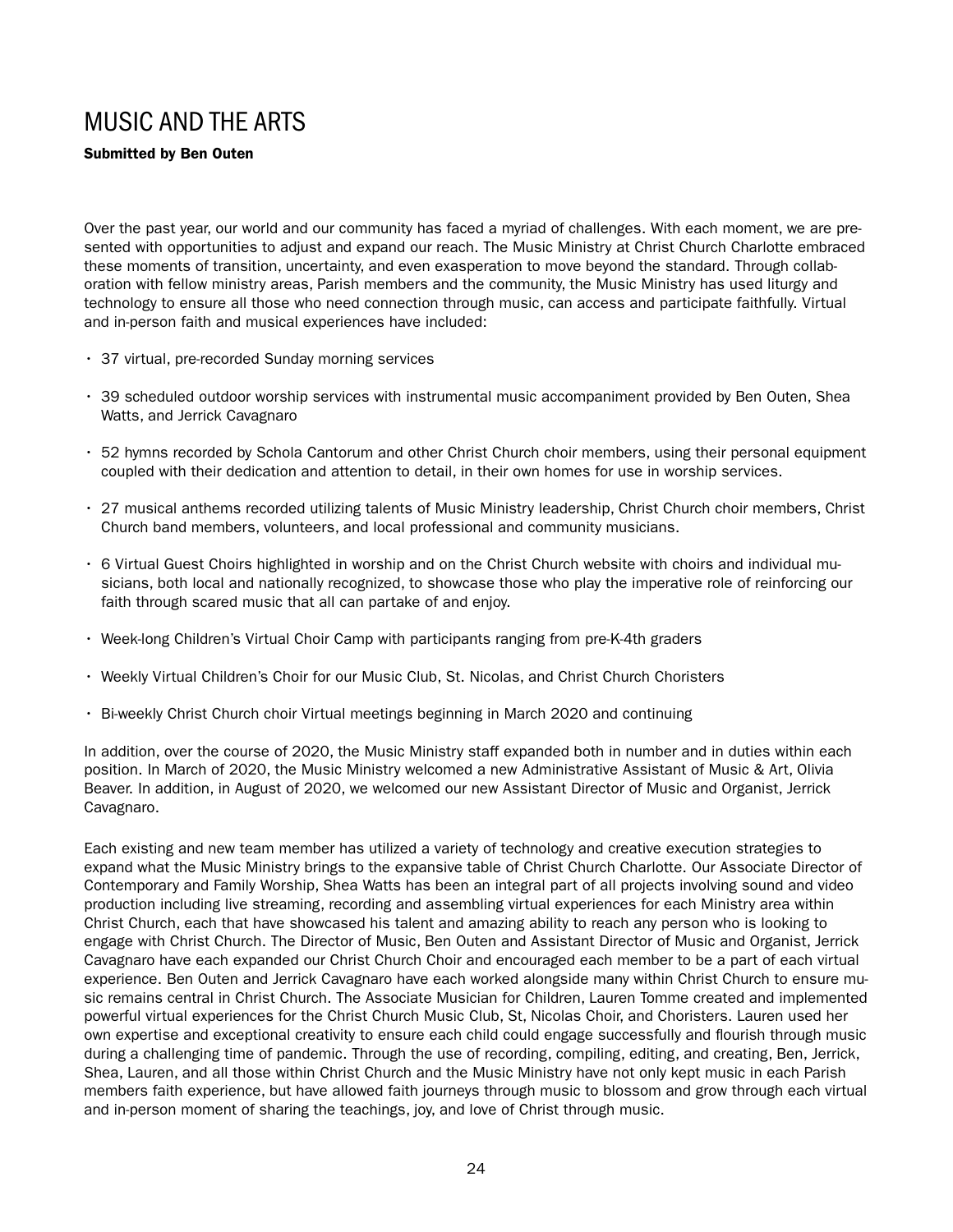## **WELLNESS**

### Submitted by The Reverend Lisa Saunders

Mollee was excited to complete her first full calendar year at Christ Church. 2020 captured the start and continuation of the COVID-19 pandemic. Despite this, Lisa, Jennifer, and Mollee worked together to collect, create, and disseminate information on all things wellness in order to increase wellness and mental health education, navigation, and advocacy. In 2020:

- Counseling sessions held strong into the New Year. There was a brief decrease in the number of counseling sessions and mental health referrals provided in light of COVID, but these numbers quickly increased again.
- Mollee provided a total of 310 counseling sessions in 2020 and 71 mental health or substance abuse program referrals.
- The wellness committee continued to meet monthly in 2020
- The Call to Wellness podcast was created and currently has four episodes
- The wellness team participated in the School of Faith's Wellness Wednesdays, which included episodes on coping with COVID-19, difficult conversations, parishioner wellness journeys, and wellness essentials.
- The wellness team coordinated with the Children, Youth, and Family team to host a *Screenagers* panel discussion with therapists from Dilworth Center and Red Oak Recovery.
- Mollee participated as a volunteer on the Bishop's Committee for children and youth mental health. As a committee member she helped create mental health resources and webinars for families.
- We introduced Zoom-based wellness groups that are based on Living Compass curriculum. We look forward to continuing to offer the spiritual practices curriculum and faith and wellness curriculum in 2021.
- We coordinated with Scott Stoner to host a virtual living compass facilitator training.
- In February, Mollee led presentations for middle school and high school aged students on managed anxiety and depression at the Bishop's Ball.
- In March and April the wellness team created a motivational Monday Eblast to provide encouragement and support for healthcare and allied health providers at Christ Church.
- In November we launched Mindful Mondays, a weekly event where parishioners can join and engage in a mindful, meditative practice.
- We learned that telehealth opportunities for counseling and Zoom opportunities for small groups and meditation practices allows more people access. Although Mollee is eagerly awaiting the return to in-person activity, she is excited that virtual counseling and small groups will provide opportunities for more people to engage in wellness offerings and programming.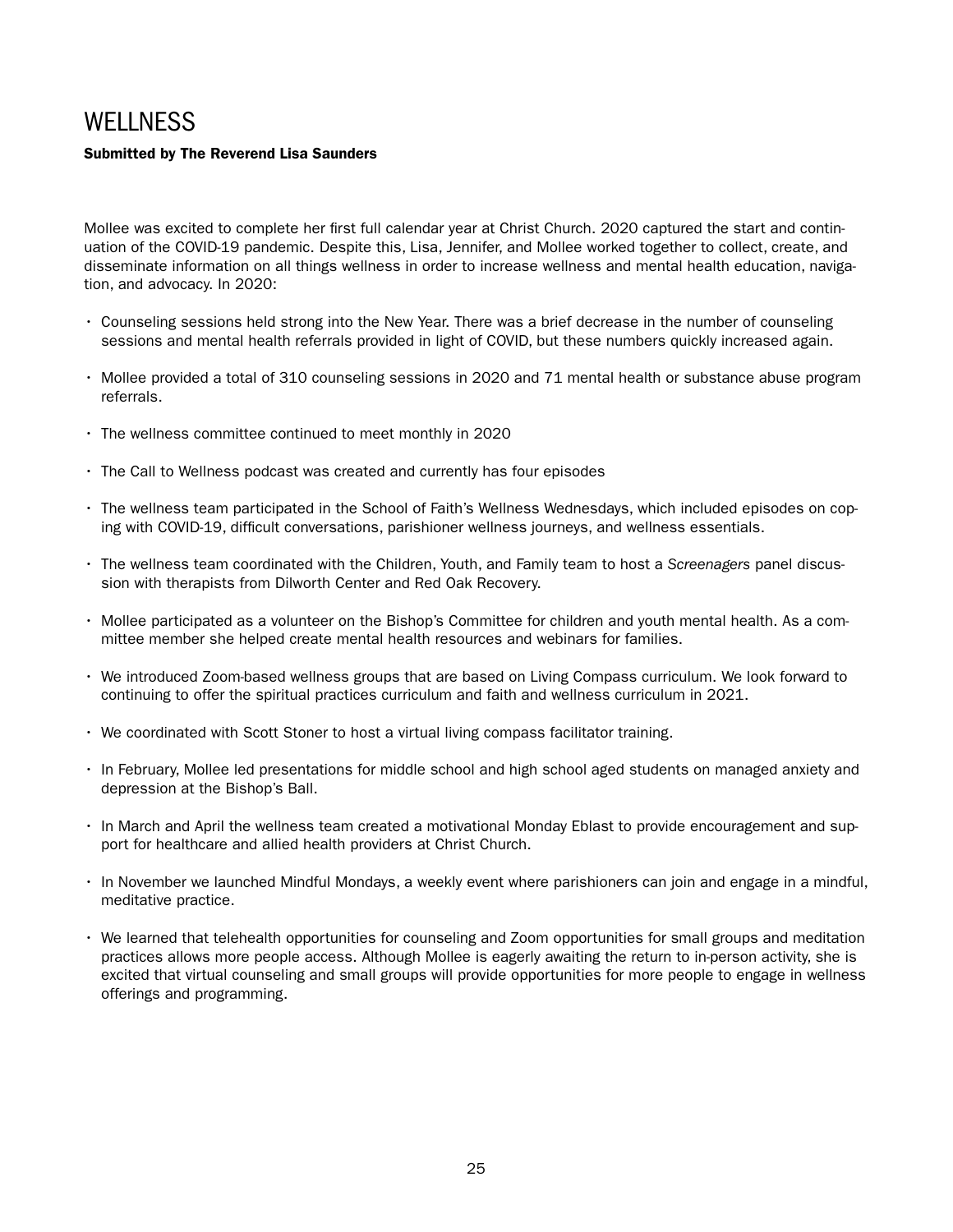### **STEWARDSHIP**

### Submitted by Sarah Eyssen

The 2020 Annual Stewardship Campaign, chaired by Margaret and Chris Ullrich, began on October 27, 2019. On February 17, 2020, the Vestry approved a \$5,475,871 budget based on pledges received by that date, representing 1,196 parish households.

The 2020 campaign was launched as a part of the Living Faith initiative and focused on the six priorities for a living church. The theme of the 2020 campaign was "Living Generosity" with materials designed in-house by Jane Siemens.

With experienced and thoughtful leadership by Senior Warden Hooper Hardison, Junior Warden Bob Dooley, and the entire Vestry, dedicated efforts were made to communicate impact and gratitude and reach parishioners through gatherings, personal conversations, letters, and reports. Since more than 98% of Christ Church's yearly budget is funded by the ASC, the Annual Stewardship chairs, Vestry, and many others used every opportunity to promote the importance of making a yearly pledge.

A 2019 Gratitude Report was produced highlighting key efforts, numbers, and impact and the six practices established as a part of the six priorities for a living church.

The 2021 Stewardship season commenced on Brave Together Sunday, October 27, 2020. A special pilgrimage was offered to parishioners to bring their pledges to the sanctuary during a designated time with a reservation. With Ben Outen leading the music ministry team, pilgrims enjoyed the beauty of periods of piano and organ music.

As of December 4, 2020, \$3,607,212 million in pledges had been received. The Vestry will vote on the 2021 budget in February.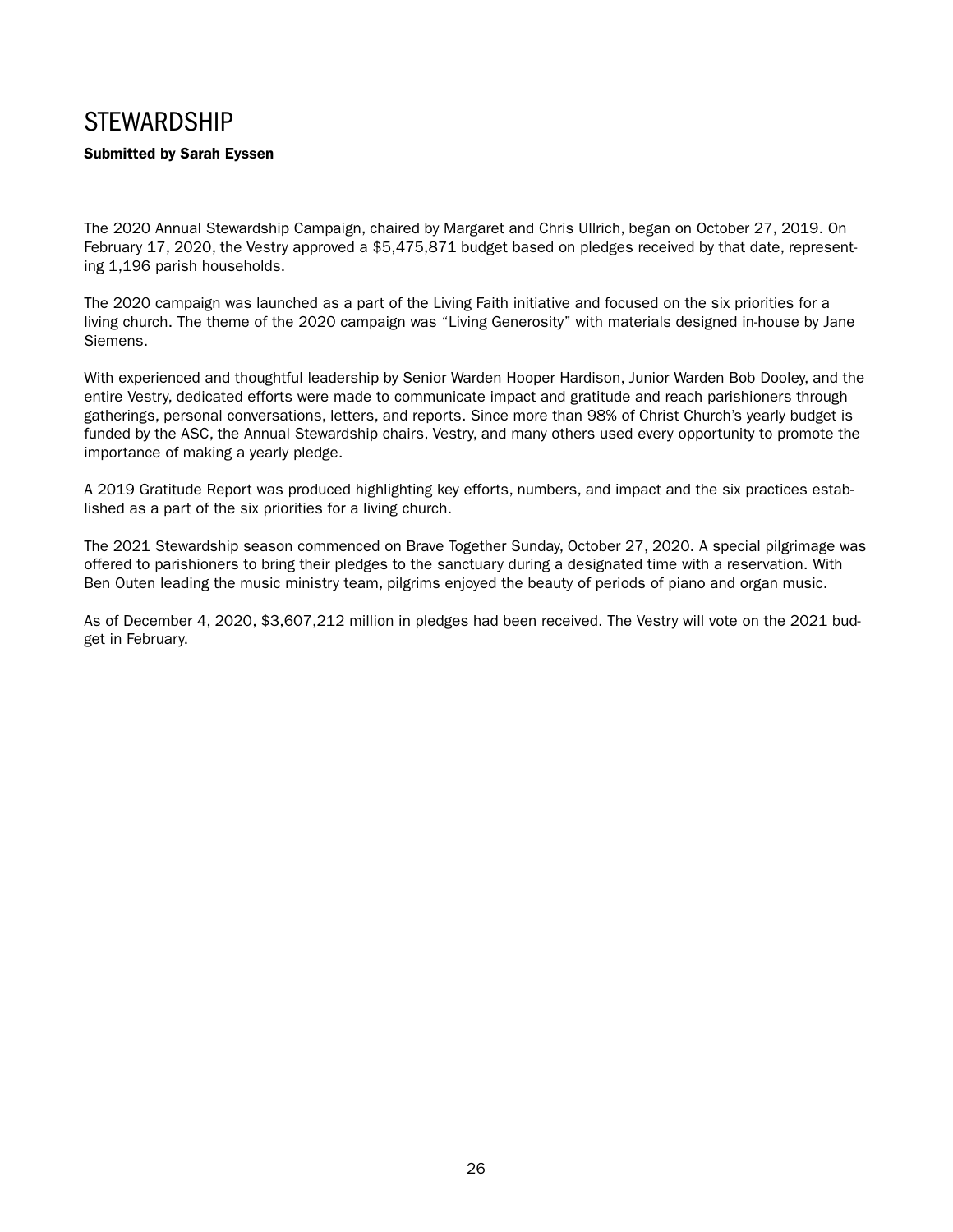### CHRIST CHURCH FOUNDATION

### Submitted by Wendy Mauney and Arrington Mixon

The Christ Church Foundation was founded November 21, 1962, by the Vestry as a separate trust within the parish to receive, manage and distribute funds for "religious purposes," a term defined to include "education, charitable, missionary and other purposes." The trust was incorporated as a non-profit North Carolina corporation on November 14, 1969.

The trust administered by the Foundation now consists of the following distinct funds: a general "Outreach Fund," a "Property, Plant and Equipment Fund," a "Clergy Housing Fund," a "Scholarship Fund," a fund dedicated to support Habitat for Humanity, and an "Unrestricted Fund."

The management and administration of Foundation assets are directed by nine Trustees appointed by the Vestry, each eligible to serve two, three-year terms. In addition, the Senior Warden, Junior Warden, and the Chair of the Outreach Commission serve as ex-officio Trustees, and the Rector, Chief Operating Officer, Director of Stewardship and the Chair of the Planned Giving Committee are welcome participants at all Trustee meetings.

To improve coordination with monies given to outreach efforts by the Church, the Trustees of the Foundation consider recommendations from the Outreach Commission for distribution from the Foundation's Outreach Fund. The Foundation encourages parties seeking grants from the Foundation's Outreach Fund to submit their requests to the Outreach Commission.

As of October 31, 2020, the Foundation's total investments with Bank of America Private Bank stand at \$3.52 million, up slightly for the year.

The CCF Board met four times in 2020:

- February 6, with elections, investment report presented by Rhondale Haywood, SVP and Portfolio Manager at Bank of America Private Bank
- March 12, for a planning meeting that included review of Funds including history, origin, purpose, funding and representatives of recipients, development of a plan for growth of CCF fund, reviewing current and future communication strategy plan and review of Oak Circle, including history, activity and relationship with CCF
- May 14 (via Zoom), with recommendations from the Outreach Commission and Scholarship Committee, and approval vote
- October 8 (via Zoom), with elections, after discussions with the family, a proposed amendment to the Master Declaration to combine the Minor Scholarship Fund established by William Minor, with the General Scholarship Fund was approved, scholarship report, Oak Circle update

In May 2020, scholarships were awarded to 11 students who are members of Christ Church or are children of Christ Church staff for a total of \$10,000.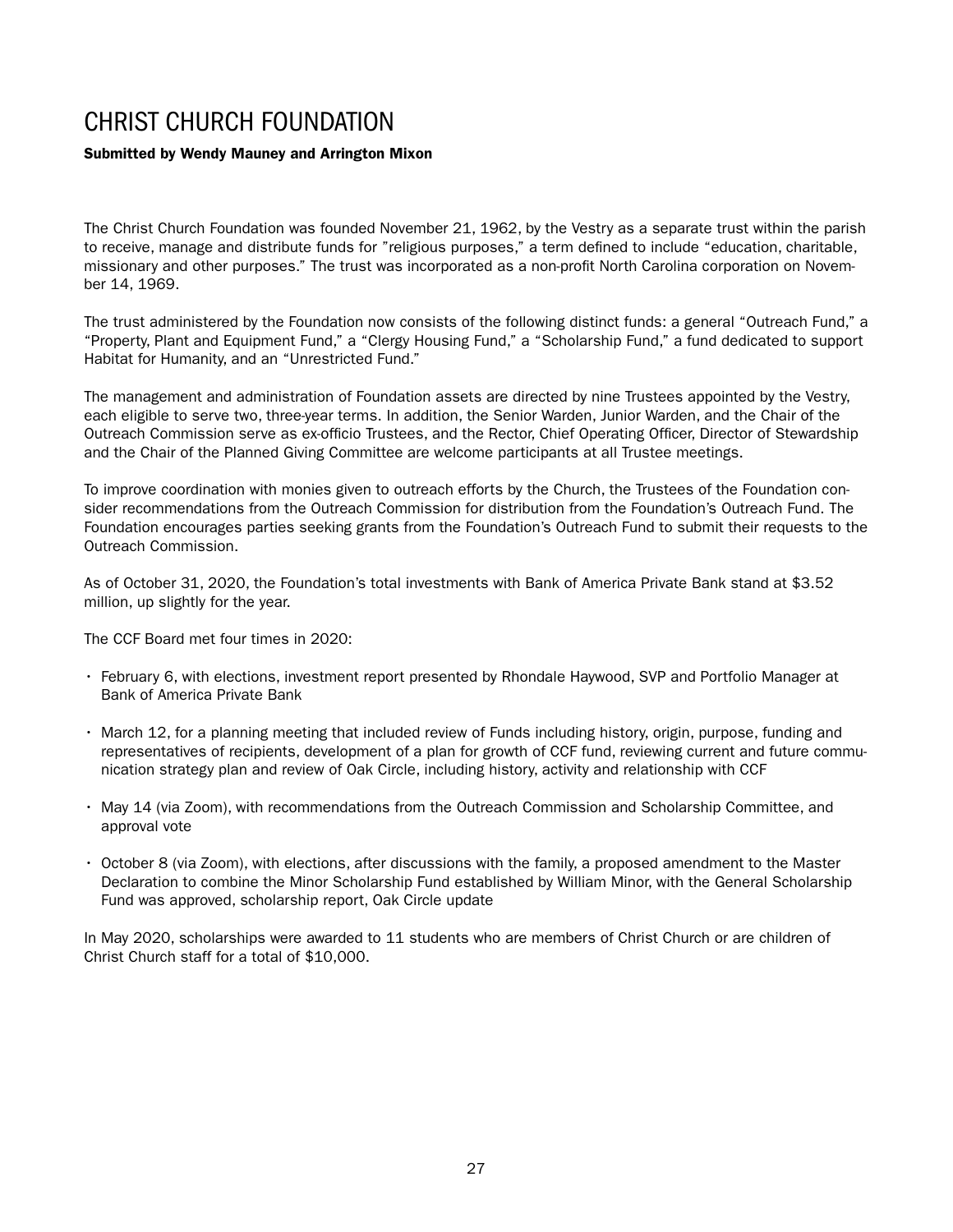At the recommendation of the Outreach Commission, the following gifts were approved in May 2020:

| Care Ring                             | \$10,000  |
|---------------------------------------|-----------|
| Safe Alliance                         | \$10,000  |
| <b>Supportive Housing Communities</b> | \$10,000  |
| Dahlia Grove                          | \$5,000   |
| <b>Charlotte Community Kitchen</b>    | \$5,000   |
| Southminster                          | \$5,000   |
| Society of St. Andrew                 | \$3,000   |
| HopeWay                               | \$20,000* |
| Total                                 | \$68,000  |

\*Because of the increased funds from the Foundation's solid investment practices, beginning in 2018 one organization will be awarded a 3-year grant, based on a 3-year cycle. The inaugural grantee, HopeWay, was awarded a \$20,000 grant in each of 2018, 2019 and 2020 (for a total grant of \$60,000 over three years).

In 2021, a different organization will be awarded a 3-year grant.

In June, the Foundation approved a gift to Christ Church from the Property, Plant and Equipment fund of \$58,000 to cover a portion of the costs relating to flood and water damage at the church.

2020 Foundation Members: Arrington Mixon, President; Carrington Coulter, Vice President and Treasurer; Paul Tolmie, Secretary; Mark Mealy, Investment Chair; Mary Kluttz, Scholarship Chair; Marks Arnold, Suzanne Bledsoe, Ned Hardison, and Emily Smith.

In addition, the following also served the CCF in 2020: Chip Edens, Rector; Laura Copps, Outreach Liaison; Jane Showalter, Senior Warden; Sally Mitchener, Junior Warden; Wendy Mauney, Chief Operating Officer and Sarah Eyssen, Director of Stewardship.

Two new members and one current member were elected and approved by the Vestry at their October 16, 2020 meeting, for a three-year term, 2021-2023.

The Foundation continues to work with the Oak Circle Committee to encourage the congregation to make gifts and take advantage of planned giving techniques, thereby becoming "Oak Circle" members and helping enlarge the corpus of the Foundation.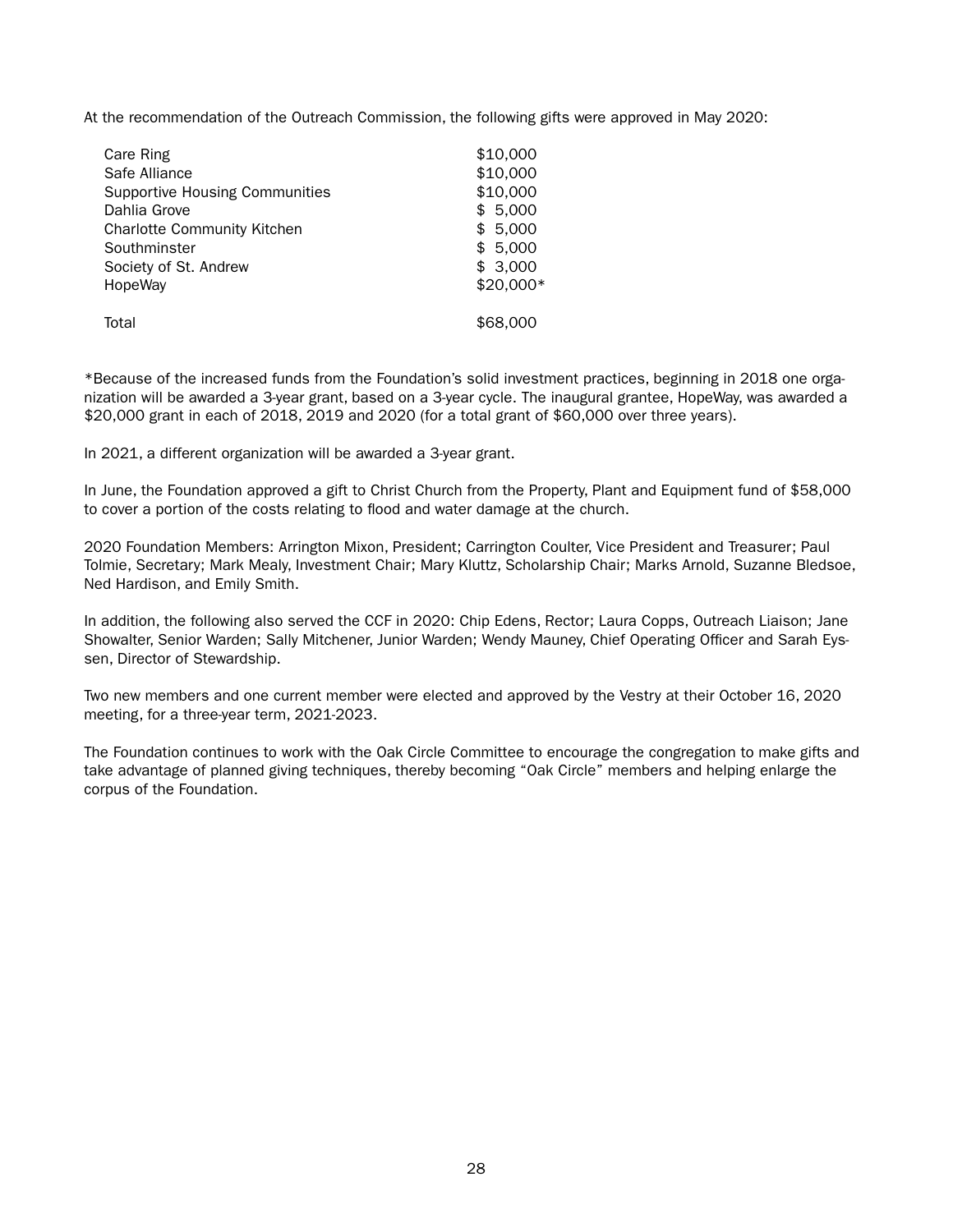# BUILDINGS, GROUNDS, AND MEMORIALS

#### Submitted by David Kern

This group provides general oversight and assistance to the Junior Warden and the Facilities Director concerning matters involving the church buildings and campus. In addition, the Committee directs the use of undesignated gifts and memorials made to Christ Church. In this regard, the group attempts to match specific Church needs with the personality and particular interests/activities of the person in whose name a gift or memorial is given.

The absence of people from the church property for much of this year has enabled us to complete numerous needed repairs and improvements throughout the campus. A special thanks goes to Wendy Mauney (Chief Operating Officer), Jason Scofield (Facilities Director) and Sally Mitchener (Junior Warden) for their tireless dedication and extraordinary work during the pandemic. The work of the Committee during 2020 has included the following:

- Providing funds and assisting generally with significant repairs and replacement concerning flooding damage to the Blue Room and Christ Church Kindergarten classrooms.
- Assisting the Facilities Director generally in overseeing significant repairs and enhancements to the campus irrigation system.
- Overseeing and assisting generally with significant enhancements and renovations to the Christ Church Kindergarten playground
- Providing partial funding and assisting generally with the installation of a new air filtration system on all HVAC units.
- Purchasing extensive audio/video upgrades for the Nave, including new speakers and cameras, to enhance online worship offerings.
- Assisting generally with the creation of the audio/video studio in the old library.
- Assisting generally with the purchase of an electrostatic cleaning machine for use in cleaning the Nave and All Saints' Hall.
- Purchasing new benches for the Memorial Garden
- Coordinating and overseeing various new plantings in the Ruth Garden
- Assisting generally with repair, maintenance, and improvement needs concerning the duplexes on the Church property
- Overseeing the ongoing maintenance of the Rose Garden
- Overseeing the patching, sealing and restriping of the parking lot.
- Assisting the Facilities Director generally concerning the repair of multiple roof leaks.
- Coordinating with the Facilities Director in providing landscaping services for the Campus
- Purchasing acolyte and chalice bearer robes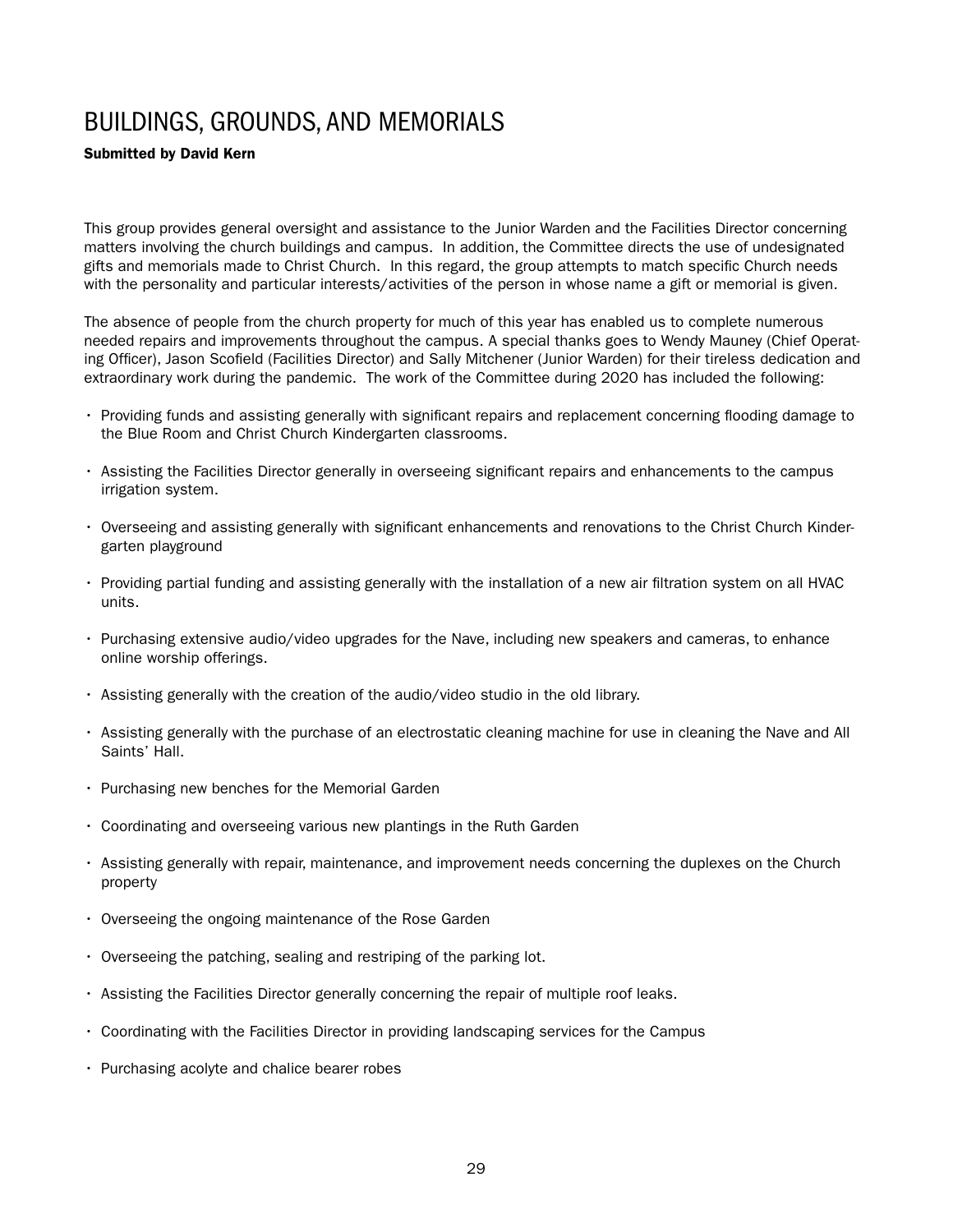- Coordinating with the Facilities Director and Junior Warden in reviewing, assessing and prioritizing present and future needs concerning all of the buildings and facilities throughout the Campus
- Overseeing and funding numerous plantings and landscaping throughout the Campus, including trees and shrubbery beside the Sanctuary, multiple planting and improvements to the Memorial Garden, and the completion of a variety of landscape improvements throughout the campus

Commission members: David Kern (Chair), Rev. Fred Paschall, Jr., Wendy Mauney (COO), Jason Scofield (Facilities Director), Sally Mitchener (Junior Warden – *ex officio*), Catherine Browning, Eric Locher, Bill Lowry, Lulie Mallard, Burch Mixon, William Nichols, Jr. and Barbara Plumlee.